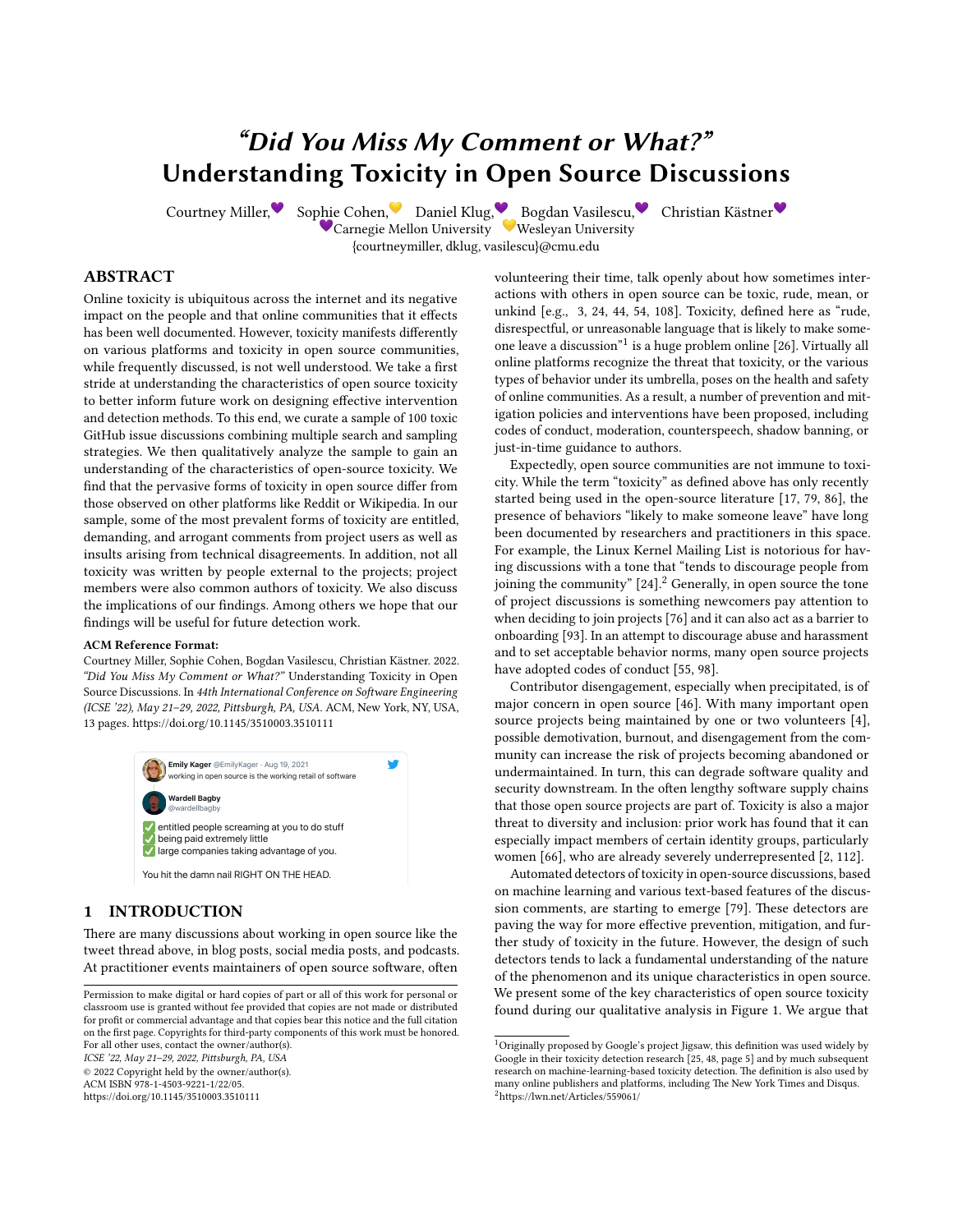#### <span id="page-1-0"></span>ICSE '22, May 21–29, 2022, Pittsburgh, PA, USA Miller et al. and the state of al. and the state of al. and the state of al. and the state of al. and the state of al. and the state of al. and the state of al. and the state



Figure 1: Identified characteristics of open source toxicity

a more fundamental understanding of when, how, and why toxicity occurs in open source is needed. First, researchers have repeatedly shown that classifiers of toxicity, sentiment, emotion, etc. rarely generalize well beyond the specific contexts in which they have been developed [\[68,](#page-12-8) [86\]](#page-12-3), even within the same general software engineering domain, which denotes an incomplete understanding of the underlying phenomena. Second, prior research on toxicity on other platforms (see Section [2\)](#page-1-1), on the one hand, and the few emerging results and many anecdotes on toxicity in open source, on the other hand, suggest that toxicity can manifest quite differently in open source discussions than it does elsewhere online. This makes it unclear which existing toxicity prevention and mitigation norms, practices, and interventions, if any, can be expected to succeed in open source.

In this paper, we address this gap by providing a thorough qualitative exploration and catalog of toxicity in open source. First, we used a diverse sampling strategy followed by manual labeling to collect 100 toxic issues from open source projects hosted on GitHub. We study toxicity in issue threads since issues are one of the predominant places where developers can discuss the ideas, challenges, and goals of the development process. Issues are also a major channel for project maintainers to interact with their users, and the channel where many of the previous anecdotes of demanding, unreasonable, aggressive, or entitled interactions have originated. Second, we used qualitative analysis on these manually labeled toxic issues to discover common themes in the antecedents and characteristics of toxicity in open source.

Our analysis reveals several notable ways in which toxicity presents itself differently in open source. Unlike some other platforms where the most frequent types of toxicity are hate speech or harassment, we find entitlement, insults, and arrogance are among the most common types of toxicity in open source. We also learned that many of the ways projects address toxicity are closely connected to the GITHUB interface itself and open source culture more broadly, such as locking issues as too heated or invoking a project's code of conduct. This work highlights the unique nature of toxicity in open source and provides a comparison to toxicity on other platforms. We hope our findings can help support future work on the construction of effective detection and intervention tools for open source toxicity.

## <span id="page-1-1"></span>2 STATE OF THE ART

Toxicity is often considered an umbrella term for various antisocial behaviors including trolling [\[42\]](#page-11-10), flaming [\[53\]](#page-11-11), hate speech [\[21,](#page-11-12) [35,](#page-11-13) [87\]](#page-12-9), harassment [\[26,](#page-11-3) [97,](#page-12-10) [102\]](#page-12-11), and cyberbullying [\[51\]](#page-11-14). There is a long history of studying various forms of toxicity (e.g., bullying) and possible interventions (e.g., school councilors, moderators) in social sciences [\[70,](#page-12-12) [90\]](#page-12-13). More recently, toxicity has received a lot of attention in the context of online platforms [\[92\]](#page-12-14), especially on social media [\[103\]](#page-12-15). Research has firmly established how toxic interactions can cause harm, both for people directly involved as well as for observers. For example, studies of the impact of cyberbullying on adolescents' mental health have found "a significant relationship between cybervictimization and depression" [\[50,](#page-11-15) [67,](#page-11-16) [104\]](#page-12-16).

Within computer science, the focus has often been either (a) on automated detection, typically focused on specific forms of toxicity in text such as hate speech [\[10,](#page-10-3) [21,](#page-11-12) [110\]](#page-12-17), microaggressions [\[9\]](#page-10-4), or cyberbullying [\[5,](#page-10-5) [84,](#page-12-18) [111\]](#page-12-19), or (b) on HCI research for platforms like Wikipedia [\[1,](#page-10-6) [75,](#page-12-20) [80\]](#page-12-21), Facebook [\[96\]](#page-12-22), and Twitter [\[44,](#page-11-1) [57\]](#page-11-17).

In this work, we focus on understanding toxicity in a specific community: Open source developers and their public discussions on GitHub. As we will discuss, toxicity in open source may manifest differently than in other online communities.

Toxicity in Open Source. Many open-source maintainers have reported experiencing frequent toxic interactions with the very people who benefit from their often voluntary labor including the experiences of being criticized, belittled, and insulted. For example, maintainers have shared anecdotes in blog posts [\[24,](#page-11-0) [45,](#page-11-18) [54\]](#page-11-2), conference talks [\[83,](#page-12-23) [101\]](#page-12-24), and podcasts [\[47\]](#page-11-19), often explaining how they take steps to protect their communities or their own mental health, including quitting open source entirely in some cases. For example, in a widely shared 2017 blog post, maintainer Lawson describes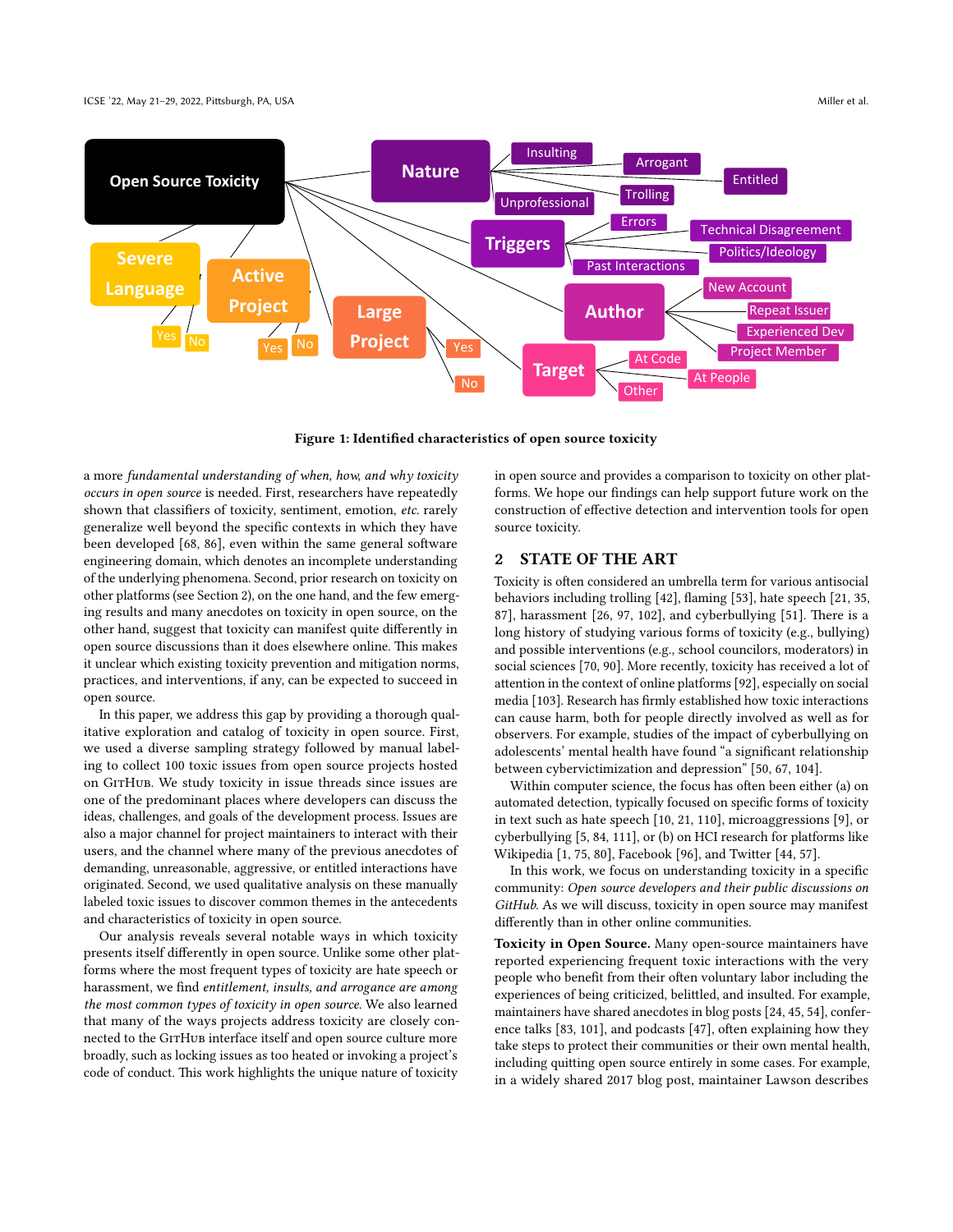#### Table 1: Synopsis of toxicity of several popular online platforms.

<span id="page-2-2"></span>

| Platform              | Common forms of toxicity                                                                                                                                                                                                                                                                                                                                                                                                                                                                                                                 | Harms of toxicity                                                                                                                                                                                                                                                                                                                                                                         | Interventions against toxicity                                                                                                                                                                                                                                                                                                                                                                                                              |
|-----------------------|------------------------------------------------------------------------------------------------------------------------------------------------------------------------------------------------------------------------------------------------------------------------------------------------------------------------------------------------------------------------------------------------------------------------------------------------------------------------------------------------------------------------------------------|-------------------------------------------------------------------------------------------------------------------------------------------------------------------------------------------------------------------------------------------------------------------------------------------------------------------------------------------------------------------------------------------|---------------------------------------------------------------------------------------------------------------------------------------------------------------------------------------------------------------------------------------------------------------------------------------------------------------------------------------------------------------------------------------------------------------------------------------------|
| Reddit                | Inter-group conflict among subreddits, including coor-<br>dinated attacks on other communities [20, 52]. A small<br>portion of subreddits is responsible for the vast majority<br>of inter-group conflict observed [52]. Different subcom-<br>munities face different amounts of trolling depending<br>on their category [29]. Additionally the most common<br>types of comments that elicit toxic reactions on Reddit<br>were (1) strong-toned, condescending; (2) sarcastic; (3)<br>digressive; and against common sense/values [109]. | The recipients of inter-group toxicity tend to<br>participate less in said groups [52]. Addition-<br>ally a survey of 15,000+ users found that 50% of<br>respondents wouldn't recommend Reddit to oth-<br>ers because of the "hateful or offensive content<br>and community" [82].                                                                                                        | Subreddit moderators are considered a critical<br>first-line of defense against violations of com-<br>munity guidelines [49]. Reddit has also seen suc-<br>cess with an anti-harassment policy and ban-<br>ning toxic subreddits [81]. According to Chan-<br>drasekharan et al. [11] "more accounts than ex-<br>pected discontinued using the site; those that<br>stayed drastically decreased their hate speech<br>usage-by at least 80%." |
| Wikipedia             | Wikipedia <i>trolls</i> repeatedly and intentionally cause<br>harm to both the community and encyclopedia [89];<br>they contribute unhelpful and nonconstructive remarks<br>and attack users. Trolls usually work alone and anony-<br>mously. Wikipedia vandals cause damage that is time-<br>intensive to address including deleting articles, using<br>inappropriate usernames, and adding incorrect/irrele-<br>vant/policy-violating text to articles [75].                                                                           | The vandalism of Wikipedia can be harmful to<br>the broader community, causing misinformation<br>and "hundreds of millions of damaged views" [75].<br>Trolling is a major source of friction. Experienc-<br>ing harassment tends to decrease user participa-<br>tion in those communities [97].                                                                                           | Research has found that communities partic-<br>ipate in a collaborative vandal fighting pro-<br>cess [36]. Furthermore, many researchers have<br>developed techniques for automated detection<br>of Wikipedia vandalism [74]. The Wikipedia<br>Counter-Vandalism Unit describes counter-<br>vandalism studies in depth [105].                                                                                                               |
| Twitter               | Online harassment is considered endemic to Twit-<br>ter [39]; studies report hate speech, doxxing [58], cyber-<br>bullying, misogyny, racism, and Islamophobia as most<br>prevalent [16]. In addition, <i>firestorms</i> are a common<br>occurrence on Twitter [53], where an account receives<br>a sudden and intense influx of negative attention [73].<br>Firestorms, mob mentality, "trial by Twitter" [59] are<br>employed as "mob vigilantism" [16].                                                                               | Sterner and Felmlee [95] found "cyber aggres-<br>sion on Twitter is extensive and often extremely<br>offensive, with the potential for serious, deleterious<br>consequences for its victims." A study of bully-<br>ing detection on Twitter found that "bullies post<br>less, participate in fewer online communities,<br>and are less popular than normal users" [13].                   | Twitter deals with harassment through dele-<br>tion, suspension, and warning of harassing ac-<br>counts [58]. In addition, they rely on authorized<br>reporters and trusted flaggers who have "special<br>privileges to identify and report inappropriate con-<br>tent on behalf of others" [58].                                                                                                                                           |
| <b>Stack Overflow</b> | A study of norm violations on Stack Overflow found<br>that personal harassment, swearing, and other unwel-<br>coming comments were the most frequently observed<br>types of norm violations [14]. Community guidelines<br>also request to avoid greetings and 'thank you' in ques-<br>tions, and articles are often downvoted or deleted for<br>violating such community conventions [31]. Especially<br>female community members fear harsh criticism [33].                                                                             | Representation of minority groups is low [33]<br>and first-time users are turned away by harsh<br>interactions [31]. A former Stack Overflow exec-<br>utive vice president admitted in a blog post that<br>"too many people experience Stack Overflow as<br>a hostile or elitist place, especially newer coders,<br>women, people of color, and others in marginal-<br>ized groups" [41]. | Stack Overflow uses two main tools to address<br>violations of their code of conduct; (1) respected<br>community members who act as moderators; (2)<br>bots that detect comments with toxic language,<br>sufficiently severe comments are reported to<br>the moderators [14]. Mentoring mechanisms for<br>new users have been explored to avoid behaviors<br>that might receive harsh responses [31].                                       |
| GitHub                | Prior work: Cheriyan et al. [15] found offensive lan-<br>guage to be less prevalent on GitHub compared to other<br>platforms. Our results: The most common types of toxi-<br>city we find are insulting, entitled, and arrogant com-<br>ments. A common trope is entitled and arrogant tool<br>users who are critical of the project and have unrea-<br>sonable expectations. Project members also write toxic<br>comments but typically in response to demands.                                                                         | Prior work: Open-source contributors deciding<br>whether to work on a project consider the friend-<br>liness of project correspondence [76]. Some<br>newcomers disengage due to negative interac-<br>tions [94]. Some maintainers report stress and<br>burnout [79]. Our results: Maintainers often in-<br>vest substantial time to respond to toxic com-<br>ments.                       | Prior work: GitHub provides moderation tools,<br>but no automation. Third-party bots for toxi-<br>city detection exist, but are rarely adopted. <sup>3</sup><br>Our results: Responses are manual. The most<br>frequently used tools used in response to tox-<br>icity in our sample were closing issues, locking<br>issues as too heated, and deleting issues.                                                                             |

how the complaints, questions, and requests for enhancement from users can feel like "a constant stream of negativity" which can be "mentally and emotionally exhausting" [\[54\]](#page-11-2). Another ex-open source community leader, when explaining why they quit, described how "I had been told that I needed a 'tough skin' to work in the community, and I needed to 'not take it personally' when developers were abrasive during code review" [\[3\]](#page-10-0). Toxicity in open source is often written off as a naturally occurring if not necessary facet of open source culture. The aforementioned community leader describes how "When I complained about the toxic environment, I was told it was 'tradition' to be blunt and rude in order to have a truly open dialogue."

The recent exodus from the Perl Foundation serves as a case study of the impacts of toxicity in open source [\[85\]](#page-12-35). Four highranking Perl community members stepped down due to communityrelated issues. One of them, when elected as community leader in April 2016, set the goal to make the mailing list "a place on which we can have technical conversations without worrying about

abusive language or behavior" [\[107\]](#page-12-36); however, in April 2021, he stepped down explaining how the "chain of continuous bullying and hostility I've been receiving" has caused him "significant emotional distress" [\[108\]](#page-12-1). The Linux community is another example that is notorious for experiencing similar challenges with toxicity [\[24,](#page-11-0) [28\]](#page-11-35).

To curb toxicity, many open source projects have adopted a code of conduct, a document describing expected and unacceptable behavior [\[55,](#page-11-5) [98\]](#page-12-6). Some projects have also experimented with bots that aim to automatically detect toxicity to respond to suspected toxic text with a preconfigured message (e.g., Safe-Space<sup>[4](#page-2-0)</sup> and Sentiment-Bot, [5](#page-2-1) typically using a general-purpose toxicity detector, such as Perspective [\[48\]](#page-11-9)), though adoption is rare.

Despite many anecdotes and plenty of discussions among practitioners, academic research on toxicity in open source is relatively sparse. One line of prior research touches on the negative

<span id="page-2-0"></span><sup>4</sup><https://github.com/charliegerard/safe-space>

<span id="page-2-1"></span><sup>5</sup><https://github.com/behaviorbot/sentiment-bot>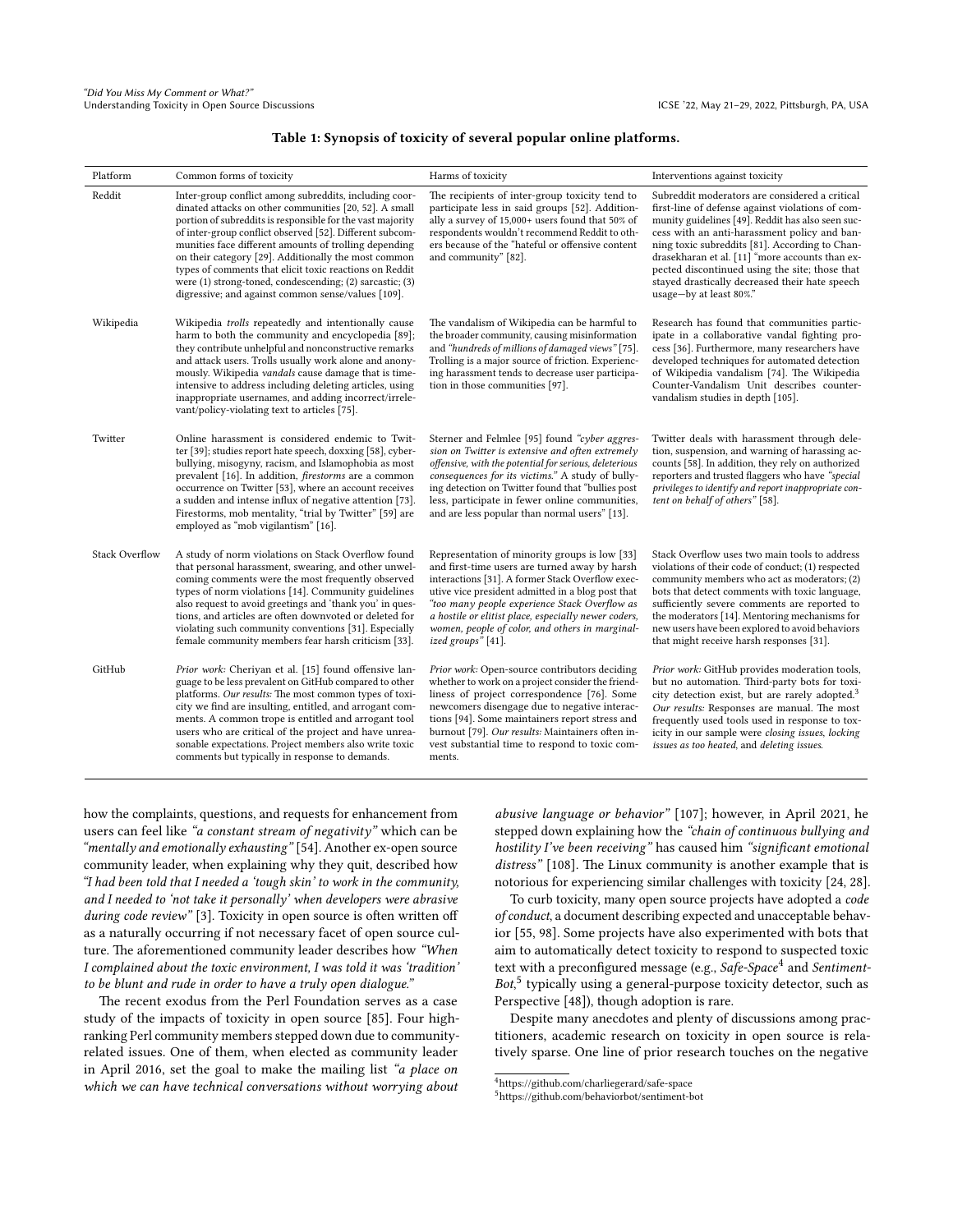effects of toxicity and impoliteness on existing and potential contributors and, by extension, project sustainability as a whole. Researchers have found evidence that impolite issue comments are associated with slower resolution times [\[23\]](#page-11-36), that the unfriendliness of maintainers in issue and pull request comments is seen as a deterrent to newcomers [\[76,](#page-12-4) [94\]](#page-12-33) and, more generally, that unhappiness and insufficient peer support increases the risk of disengagement [\[38,](#page-11-37) [62,](#page-11-38) [77\]](#page-12-37). Attracting and retaining contributors is a major challenge in open source [\[19\]](#page-11-39), especially when it comes to underrepresented groups [\[7\]](#page-10-8).

Another recent line of research focuses on the detection of toxicity in open source and related issues. Most closely related, we pro-posed a classifier to automatically detect toxicity on GITHUB [\[79\]](#page-12-2), though that classifier produces a high rate of false positives (as we will find in Sec. [3](#page-3-0) and as Sarker et al. [\[86\]](#page-12-3) noted as well). Recently, Cheriyan et al. [\[15\]](#page-11-34) also proposed a learning-based detector of toxic language in online software communities, although they consider a narrower definition (only swearing and profanity). Egelman et al. [\[27\]](#page-11-40) built a detector for the related concept of pushback in code reviews in a corporate setting, with a similar motivation—to curb pushback before it "ultimately results in developers abandoning projects." More broadly, researchers have also been exploring the role of emotions in software engineering [\[40,](#page-11-41) [63,](#page-11-42) [64,](#page-11-43) [71\]](#page-12-38), including means to detect a range of emotions like anger or frustration [\[32,](#page-11-44) [34\]](#page-11-45), though not for our notion of toxicity.

However, even though multiple studies have focused on automated detection, their success has been mixed. Already previously researchers have hinted that toxicity in open source manifests differently than elsewhere online and that more domain adaptation for detection and interventions is needed. We go one step further and argue that what is missing primarily is a deep understanding of the fundamental nature of toxicity in open source—what are its common forms, what scenarios it occurs in, who are its originators, and how these characteristics compare to other online platforms where toxicity occurs. Only given such understanding can we begin to design the most effective detection, prevention, and mitigation strategies. Yet some qualitative work is still missing. The only exception is the contemporary study by Ferreira et al. [\[28\]](#page-11-35) of emails from the Linux Kernel Mailing List that were associated with rejected code changes. The authors found that "uncivil" comments frequently occur among these, most commonly in the form of "frustration, name calling, and impatience." Our work adds to this emerging literature by expanding the scope beyond the Linux Kernel Mailing List, which is known as a contentious project, by looking more broadly at toxicity and issue discussions on GitHub.

Toxicity on Other Platforms. Most past research on toxicity in online communities has been community-specific. While rarely made explicit, this seems to be either due to data availability or specific characteristics of toxicity on certain platforms. For example, Reddit has a phenomenon called brigading in which users from one subcommunity on the site post antagonistically in another community in a coordinated fashion, overwhelming that community and its moderators [\[20,](#page-11-20) [52\]](#page-11-21). In addition, Reddit relies on community moderation by volunteers and offers shadow banning as a key tool that allows moderators to hide a user's content from a subcommunity without making this transparent to the user. It is not obvious that

<span id="page-3-0"></span>

Figure 2: Flowchart of methodology for data collection and analysis process.

studies on toxicity and interventions in Reddit generalize to other online communities, which do not seem to face brigading (widely) and do not have shadow banning as a tool, including GITHUB.

To give an overview of the diversity of toxicity observed across platforms, resulting harms, and possible interventions attempted, we summarize representative studies of 4 popular online platforms in Table [1.](#page-2-2) It becomes clear that Reddit is not an outlier but that all platforms differ in substantial ways. We therefore argue that all interventions should be tailored to the specifics of a platform, and to that end, it becomes necessary to first understand characteristics of toxicity on a given platform-which we do for GITHUB in this paper.

#### 3 RESEARCH DESIGN

To understand toxicity in open source, we curate a sample of existing toxic issues and qualitatively analyze them (cf. Fig. [2\)](#page-3-0).

Considerations for Ethical Research Design. Toxicity in open source is a challenging topic to study. While some developers openly speak about their experience with toxicity (and associated stress and burnout), those discussions tend to be generic, abstracting from concrete instances. In previous research, we tried contacting developers who publicly spoke about toxicity, asking for examples, but they largely preferred not to discuss concrete instances or had already deleted them.

Toxic comments are usually unpleasant interactions, so we intentionally discarded research designs that relied on interviewing or surveying developers, especially those who had not already publicly discussed their experiences with toxicity, since it could bring back unpleasant memories and cause additional stress, in addition to the stress that the toxic interactions may have already caused in the first place. In line with the Belmont Report's ethical principle of Beneficence for human subject research [\[30\]](#page-11-46), we considered potential risks to be too high for an initial study on toxicity. Instead, we decided to work entirely with public artifacts (existing issue discussions and public information about participants and projects) without contacting participants.

Note that there are inherent tradeoffs in our decision (as in all research design): Working with public artifacts allows us to sample more deliberately and analyze toxic issues as project outsiders perceive them, but our results are necessarily based on external observations and interpretations. For example, while we can usually gather enough context to understand the trigger of toxicity and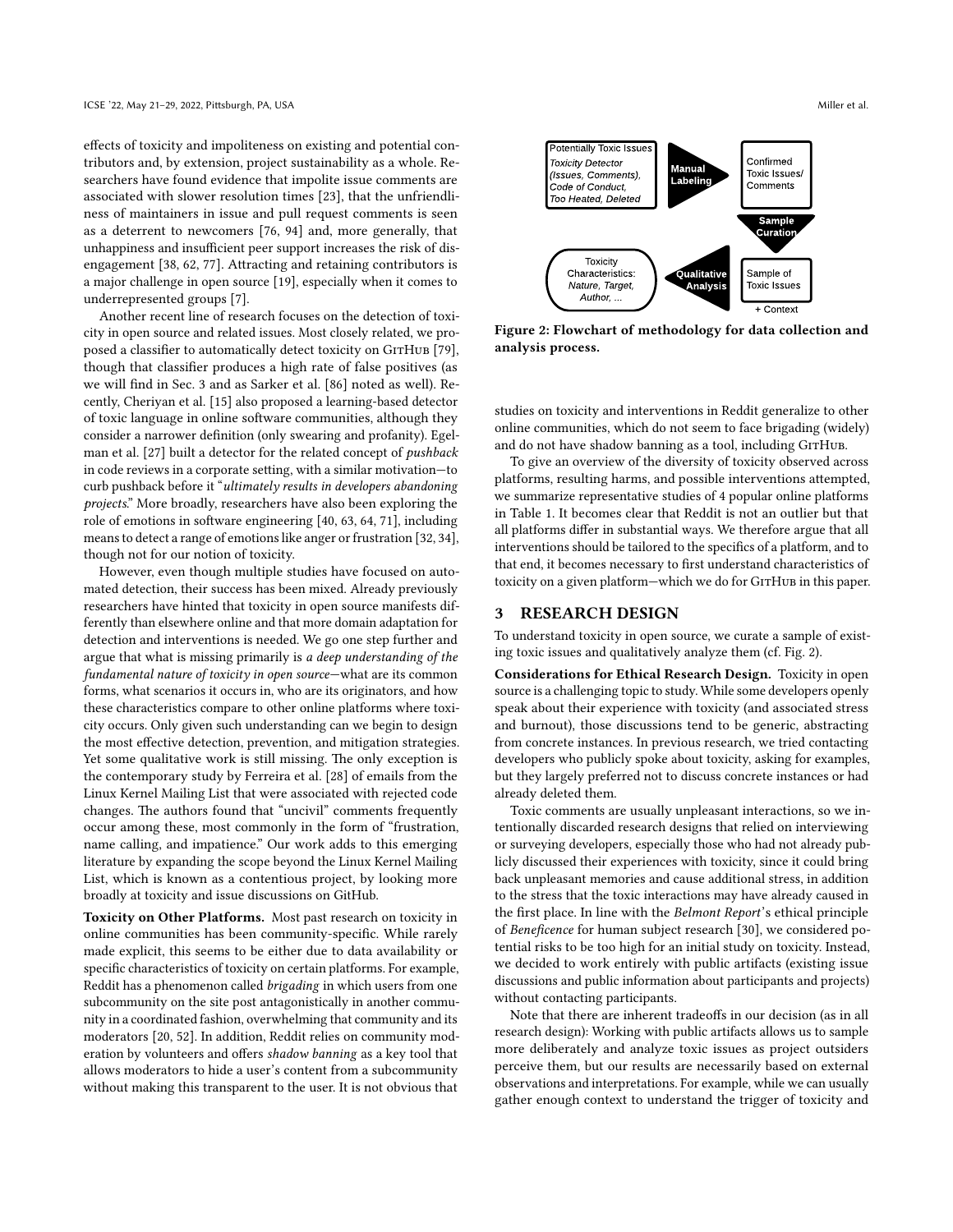understand the roles of participants, we cannot judge the perceived harm caused by toxicity in most cases.

Curating a Sample of Toxic Issues. We curated a dataset of toxic issues from which we sample for our subsequent qualitative analysis. Since toxicity is relatively rare (Raman et al. estimate 6 in 1000 issues to be toxic [\[79\]](#page-12-2), likely an overestimate, see below), analyzing a random sample of GitHub issues to find sufficient toxic ones is not feasible. However, since we do not yet have a highly accurate and unbiased detector for all forms of toxicity, any search strategy we could use to identify toxic issues may bias the kind of issues we detect. This is a known limitation not only of our research, but of most similar research on detecting hate speech and related phenomena [\[78\]](#page-12-39).

To ensure diversity of our sample (though not necessarily representativeness), we combine four different strategies to search in issue comments posted before June 2020. We then stratify a final sample for qualitative analysis the from results of these strategies. While each strategy is biased and noisy, each generally picks up on different signals and thus the combination provides a more diverse picture. The four strategies are:

- Language-based toxicity detector: We use our toxicity detector from prior work to classify (1) all 13.4 million issues and (2) all 14.5 million issue comments posted on GitHub from March to May 2020 [\[79\]](#page-12-2), mined from GHTorrent [\[37\]](#page-11-47). Our classifier is based on two off-the-shelf machine learning models for toxicity and politeness developed in other domains, noticeably biased toward text with strong language. We consider only issues in English.
- Code of conduct: In the same issue comments, we perform a textual search for "code of conduct" which is often invoked when reacting to toxic comments.
- Locked issues: As in our previous work [\[79\]](#page-12-2), we identify GitHub issues that have been locked as 'too heated' before June 2020. We use the GitHub API to identify such locked issues among the 200 most recent issues in the over 600,000 GitHub projects with five or more stars.
- Deleted issues: In addition, we recover many deleted issues those issues recorded in GHTorrent but no longer available through the GitHub API for the same 600,000 projects.

Since all strategies turned up many issues that were not toxic, we then performed manual labeling on a random subset of all candidate toxic issues. To facilitate this labeling, we built a simple internal tool that showed us one issue at a time and provided buttons to label comments. To assure the reliability of our labels, we asked multiple authors to independently label issues; inter-rater reliability as measured by Cohen's unweighted kappa coefficient was 0.82 for 149 comments with two independent labels and Fleiss' kappa coefficient was 0.72 for 43 comments with three independent labels—typically interpreted as substantial to near-perfect agreement [\[60\]](#page-11-48). Similar to prior observations on labeling pushback [\[27\]](#page-11-40), this supports the assumption that external observers are very likely to agree on whether a given issue comment is toxic or not, justifying our strategy of manual labeling by researchers not involved in the original discussion.

In Table [2,](#page-4-0) we report how many issues we labeled per strategy (some issues were detected by multiple strategies) and how many

<span id="page-4-0"></span>Table 2: Issues detected and labeled with different strategies to build our sample, with the number of issues labeled as toxic and the false positive rate (FPR) of each strategy.

| Strategy                  | #detect | #labeled | #toxic | FPR |
|---------------------------|---------|----------|--------|-----|
| Toxicity model (issue)    | 168,293 | 494      | 82     | -83 |
| Toxicity model (comment)  | 42.911  | 225      | 69     | .69 |
| Code of conduct           | 668     | 179      | 33     | .82 |
| Locked issue (too heated) | 2.530   | 165      | 40     | .76 |
| Deleted issue             | 60.959  | 1.644    | 29     | 98  |

of those we labeled as toxic.<sup>[6](#page-4-1)</sup> Note, that we distinguish between issues where the language-based classifier detects toxicity in the initial issue posting and those where it detects toxicity in subsequent comments. It shows that all strategies have high rates of false positives; we argue that much better detection strategies are needed before they can be deployed as mitigation strategies, and we hope that this research can help build improved future detectors.

We assemble our final dataset of 100 toxic issues as a stratified sample from issues manually labeled as toxic. We pick 20 random issues from each group in Table [2,](#page-4-0) discarding duplicates (when an issue is identified by multiple strategies) and limiting the sample to at most two toxic issues per repository to maintain project diversity.

Qualitative Analysis of Sampled Issues. To understand the important characteristics of open source toxicity, we qualitatively analyzed the 100 issues in our sample and their context, using thematic analysis [\[8\]](#page-10-9), following the trustworthiness criteria by Lincoln and Guba [\[56\]](#page-11-49) as demonstrated by Nowell et al. [\[69\]](#page-12-40). As we describe next, this was an iterative and reflective process, constantly moving back and forth between stages of engagement with the data, coding, memoing, searching for themes, and refining, as recommended during qualitative analysis [\[18\]](#page-11-50).

Overall, our analysis consisted of several phases. We started by immersing ourselves in the data, carefully reading issue threads to understand the problems discussed, the project context, and the relationship of the authors of toxic comments with those projects as well as their past public activities (including past issues) on GITHUB. This typically took 15 to 30 minutes per issue, was conducted in groups of two or three researchers, and involved exploring, besides the issue threads themselves, also the project homepages and user profile pages of the discussants. As we were engaging with the data, we kept posing sensitizing questions regarding what we were observing (what, who, how, where, why, what for, etc.) and, guided by these, generated an initial set of codes to describe the toxic interactions through an otherwise inductive, data-driven process [\[43\]](#page-11-51). We also wrote down brief analytic memos [\[61\]](#page-11-52) summarizing emergent patterns and the possible connections among the codes.

After analyzing 35 issues this way, we paused to sort and collate the codes we had assigned so far into a coding manual with detailed definitions and examples. In the manual, we organized the codes into higher-level categories following the sensitizing questions above to cover the key characteristics identified up to this point—nature of toxicity, nature of the comment, language severity, triggers, authors, position in discussion, project size, and domain,

<span id="page-4-1"></span> $6B$ ased on these numbers, we roughly extrapolate that there are at least 400 toxic issues each day on GitHub; or at least 1.3 toxic comments per 1000 comments.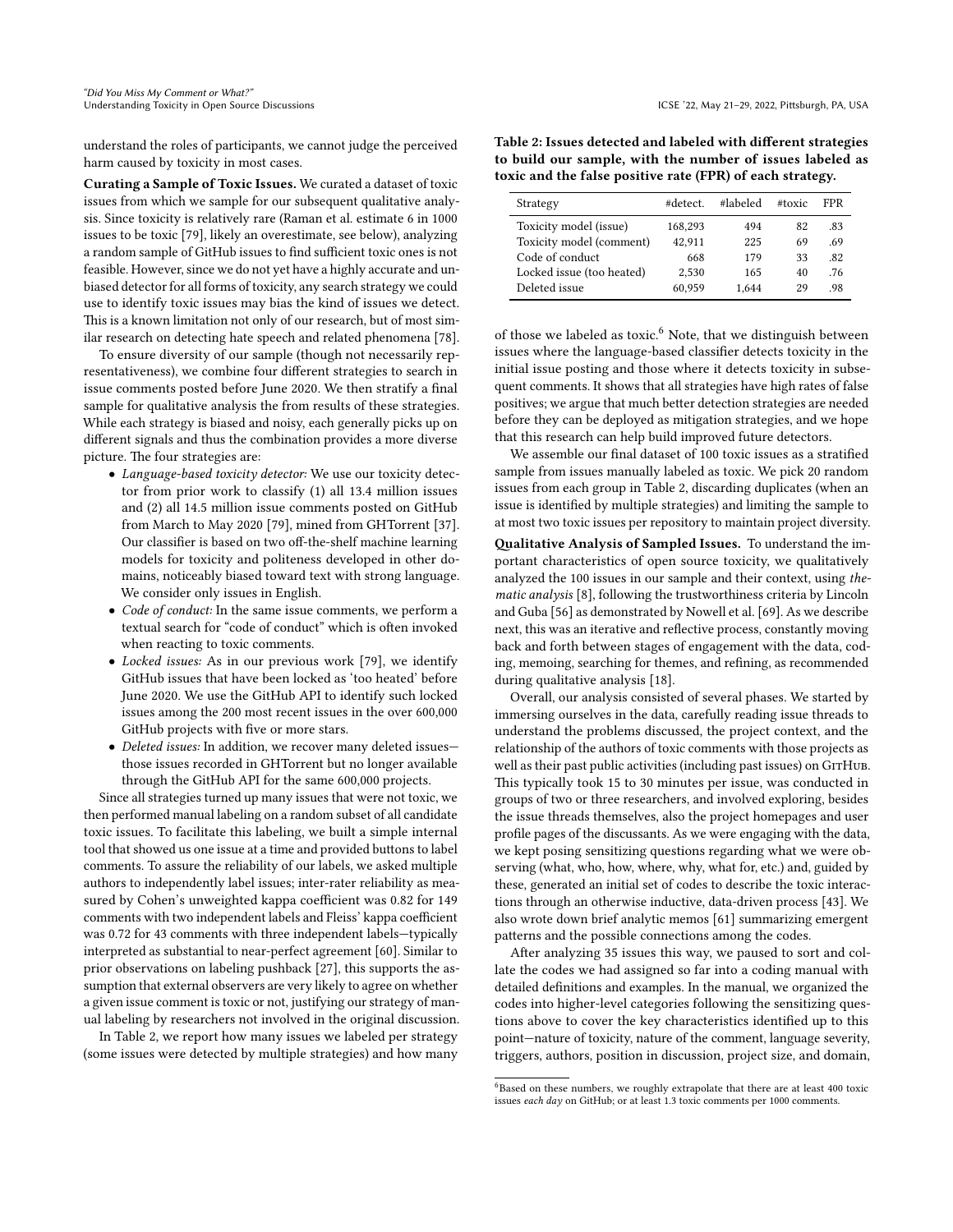resolution, and identifiable harms. We then revisited all 35 issues using focused coding [\[22\]](#page-11-53) to make sure our codes were applied consistently. A single researcher then analyzed and coded the remaining 65 issues in the same way, involving other researchers for difficult and ambiguous cases, and extending the coding frame iteratively for new observations, when needed.

For the interpretive categories, $^7$  $^7$  in particular those related to the nature of the toxicity, we then searched for themes using card sorting [\[88\]](#page-12-41). This involved printing each issue discussion and sorting and resorting them into different themes, discussing theme boundaries and subthemes, again in groups of two or three researchers.

Finally, we systematically searched for relationships between the emerging themes across combinations of all nine categories of our coding frame, further exploring observations we had written down in our analytic memos, e.g., whether toxicity by experienced developers tends to use less severe language than toxicity by new accounts. We used exploratory data analysis and visualization to help with this process, like those in Figure [3.](#page-5-1)

Reporting and Data Sharing. Throughout the following result sections, we refer to the issues using the identifiers I1—I100 and illustrate our findings with slightly sanitized quotes. Note that while we did not observe any examples of overt hate speech, examples contain insults, entitlement, and personal criticisms, sometimes with explicit wording. Even though all issue discussions were public, we intentionally do not include direct links to them (1) to protect the parties involved and (2) because some of them have since been deleted. We will share our replication package with links only upon request for research purposes.

Threats to Validity and Credibility. Our research suffers from the usual threats to be expected for this kind of research design. Qualitative analysis allows us to engage in-depth with individual issue discussions in ways that are difficult to automate, but we cannot generalize beyond the sampled issues without further validation. As discussed above, this was unavoidable—it is not practically feasible to draw a random sample of toxic issues. However, our stratified sample is still large and diverse enough to uncover what we expect are common forms of toxicity across GitHub in general. Importantly, each strategy we use to identify potentially toxic issues has unavoidable biases that overlap with criteria we subsequently analyze; however different strategies have different biases. For example, we detect deleted and locked issues only in the 600,000 most-starred projects, hence not finding issues in the smallest projects, whereas detection based on linguistics and code of conduct analyze all comments within a 3-month window; the former are not biased toward specific words as the latter are. All this supports diversity in our sample, but prevents statistical generalization.

Regarding construct validity, we used the same definition of toxicity that was used by recent related work including research papers on toxicity and toxicity detecting APIs, and we assured interrater reliability during labeling. However, toxicity is a complex topic and different people may perceive different text as toxic, possibly based on context that is not shared with everybody. As explained, we intentionally did not ask the original authors or recipients for confirmation. As with all qualitative research, our analysis relies on some judgment.

<span id="page-5-1"></span>

Figure 3: Comparing the nature of toxicity to the severity of the language (left) and the target of the toxicity (right), and analyzing the overlap between insulting, entitled and arrogant comments (bottom).

#### 4 TOXICITY OBSERVED ON GITHUB

During our analysis, we observed a range of forms of toxicity on GITHUB. We start with a discussion of the nature, severity, and target of toxicity, as these are some distinctive characteristics compared to other platforms (cf. Sec. [2\)](#page-2-2). We refer to different kinds of toxicity (e.g., trolling vs. doxxing) as the nature of toxicity. We observed many insults, some trolling, entitlement, and arrogance, and several comments that were not overtly toxic but were certainly unprofessional. Issue discussions do not always fit neatly into a single category; for 38 issues we assign multiple. For example, a comment may be entitled and insulting at the same time. Overlap is particularly common among insulting, entitled, and arrogant comments, as shown in Figure [3](#page-5-1) (bottom). While toxic comments are sometimes followed by other toxic comments (see Sec. [8\)](#page-8-0), here we consider only the first toxic comment in an issue discussion. We consider language to be severe if it contains expletives (e.g., cursing, swearing), which was the case for about half of our sample. Finally, we consider whether toxic comments were addressed at people or the project in general as the target of toxicity, with half of our sample containing toxicity targeted at specific people.

Insulting. Over half of our sample contained insults (55 cases), i.e., disrespectful or scornful expressions, often using curse words or intentionally offensive language. Toxic insulting comments tend to be targeted at people rather than at the code itself (Fig. [3;](#page-5-1) 37 of 55 insults in our sample). A frequent example of this category is a user lashing out at the project members in frustration about a problem with the code itself or friction during the debugging process. For example, a user of a GUI crypto wallet with a built-in crypto miner noticed the presence of the miner and interpreted it as malware (a misunderstanding, the presence, deactivated by default, was mentioned as an intentional feature in the readme). The user threw explicit curse words at the maintainers of the project and accused them of being "criminal crooks" for trying to "infect other computers with malware" (I12).

The insults are often written in an aggressive or emotionally charged manner or are accompanied by criticisms of the project itself. For example, a project member was unhappy with the colors of a project, reporting "colors are horrible for […], just look at this  $s^*t^*$  (I23). Even after a contributor provided a link to the documentation, the user remained unsatisfied and unapologetic.

<span id="page-5-0"></span> $7$ Some categories are not interpretive, e.g., position in discussion and author affiliation.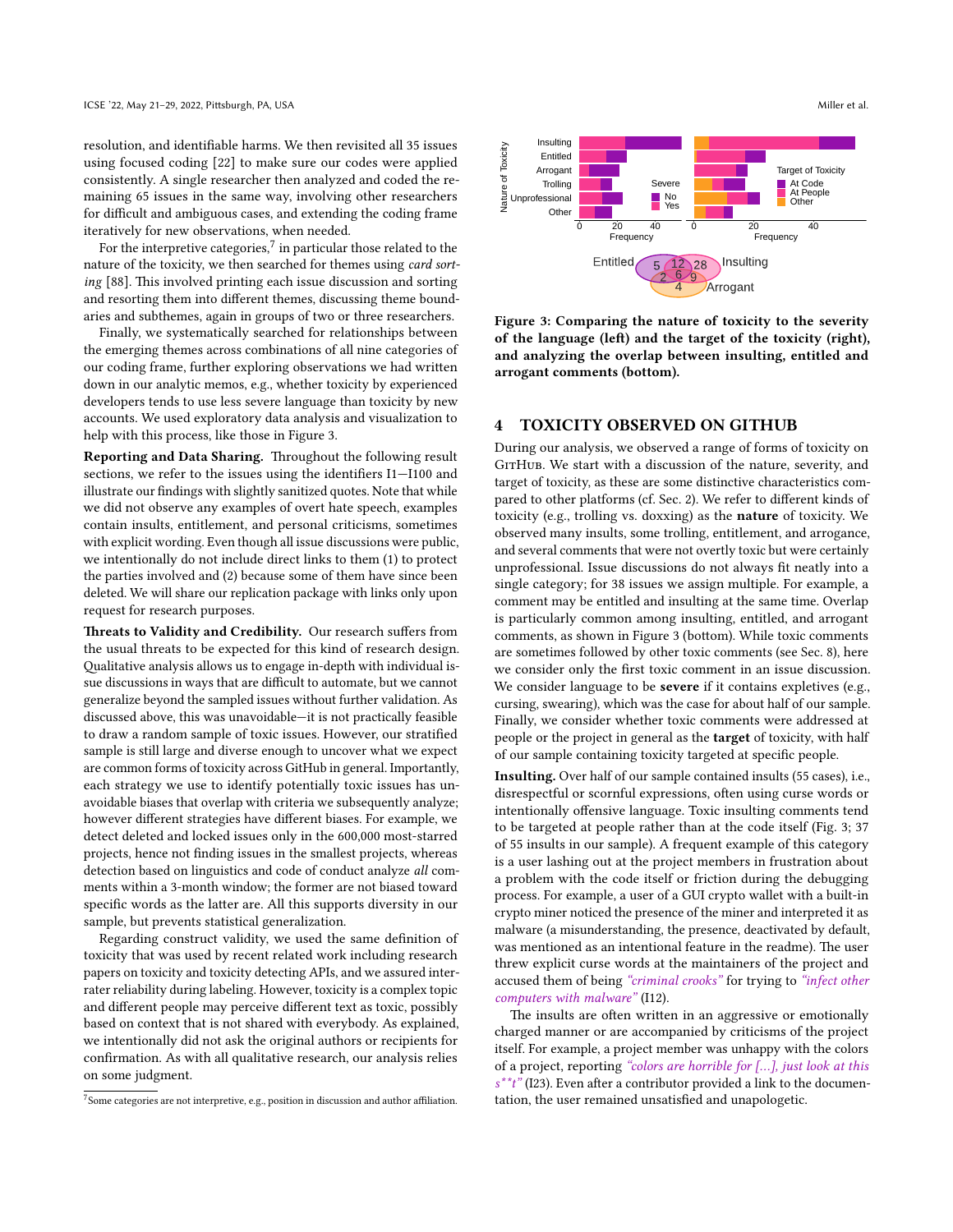While there are strong insults with explicit curse words, fewer use severe language than do not (Fig. [3;](#page-5-1) 24 of 55 insults).

Entitled. Entitled comments are a frequent source of toxicity in our sample (25 issues in our sample), a form of toxicity not previously observed as a common problem on other platforms. Entitled comments make demands of people or projects as if the author had an expectation due to a contractual relationship or payment. Examples include complaining that software does not meet the author's quality standards, features are not added quickly enough, insisting their requests are given priority, or demanding bugs be resolved quickly. It often contains severe language (Fig. [3\)](#page-5-1), and this form of entitlement is often perceived (and called out) as toxic by maintainers.

In multiple cases, the user was dissatisfied with some aspect of the initial response to their issue, and continued the discussion or raised demands when the maintainers considered it settled. For example, a user complained about the language used in the documentation, several contributors had a discussion, made changes, and closed the issue, upon which the original user, still unhappy, opened a new issue saying "I file an issue, maintainers close, reopen, again close - whilst ignoring the essence of the issue" (I43). Similarly, a user, upon being told that their suggestion was based on a misunderstanding of the project, began aggressively criticizing the contributor for how they addressed the issue, saying "Like just add the flavor text or show me how to or something. Don't just  $fu^{**}$ ing close people's tickets they would like some help on" (I37).

Entitlement is commonly targeted at people (Fig. [3\)](#page-5-1), making demands of individuals or insulting them for not doing what they wanted them to do or for not doing it fast enough.

Arrogant. Arrogance was another common form of toxicity (21 issues in our sample) that caused conflicts in some discussions. We consider comments as *arrogant* when the author imposes their view on others from a position of perceived authority or superiority (earned or not) and demands that others act as recommended (in contrast to entitled comments making demands based on some expectation of product or service quality).

The vast majority of arrogant comments in our sample were directed at specific people. They tend to be triggered by technical disagreements, where the author speaks down to others about their opinion regarding the technical debate at hand. For example, during a discussion in an application repository about the app being locked in portrait mode, there was a debate about whether it was legally required for accessibility reasons. One of the users in the discussion was unfamiliar with some of the legislation being discussed and asked for more information, a second user responded saying "Never hear about [standard]? A baseline for developers. Use Google." (I48).

Trolling. Trolling is a form of toxicity also often seen on other platforms, where users simply engage in destructive discussions. We observed 17 trolling comments in our sample. While trolling comments tend to have more severe language and tend to target the project itself, they seem to have a shorter life span. For example, a user was generally unhappy with a project and wrote "Worst. App. Ever. Please make it not the worst app ever. Thanks" (I2), followed by a pull request that deleted all the code in the repo; after the maintainer closed the issue, the user responded "Merge my PR damnit" and nothing else happened.

<span id="page-6-0"></span>

Figure 4: Comparing the trigger of toxicity with the nature and author.

Unprofessional. Finally, there are many comments (23 in our sample) that we categorize as *unprofessional*, which are not overtly toxic and probably not intended to be toxic, but that nonetheless can create an unwelcoming, impolite, or unprofessional atmosphere that may be perceived by others as toxic. Examples include selfdirected pejorative terms (e.g., "It seems like I have been acting like a re\*\*rd. Sorry. [...]" (I19)), self-deprecating humor, and jokes and puns with explicit vocabulary or terms broadly perceived as politically incorrect or unacceptable in a professional setting. In line with prior research we suspect that the unprofessional comments may make some participants or observers uncomfortable, to the point where they may discourage others from joining the discussion or the community [\[23,](#page-11-36) [76\]](#page-12-4).

#### 5 TRIGGERS OF TOXICITY

With triggers we refer to reasons why somebody may have posted a toxic comment, e.g., in response to a technical problem or a disagreement with another participant, as best we were able to infer from the content and context of the toxic comment, which often refers to a specific complaint or conflict. In this context, it often differs whether a discussion is opened directly with a toxic comment or whether a toxic comment is posted in response to an evolving discussion, which we discuss as position.

Failed Use of Tool/Code or Error Message. Many toxic comments (34 in our sample) report trouble with using the software, often including a more or less vague description of the problem or an error message. The author is usually visibly upset about not being able to use the tool, often complaining about wasted time.

Some comments actually report the problem in some detail to help the project or receive help with their immediate problem, but still include toxicity, typically expressing frustration. For example, as one such user of a popular library puts it, "I just tried reinstalling your buggy, sh\*\*ty software for the third time. Maybe you guys can get one that works right and stick to it without changing it all the time" (I78). Yet, in other cases, users simply vent about problems without seeking help or any attempt to provide constructive feedback to the project.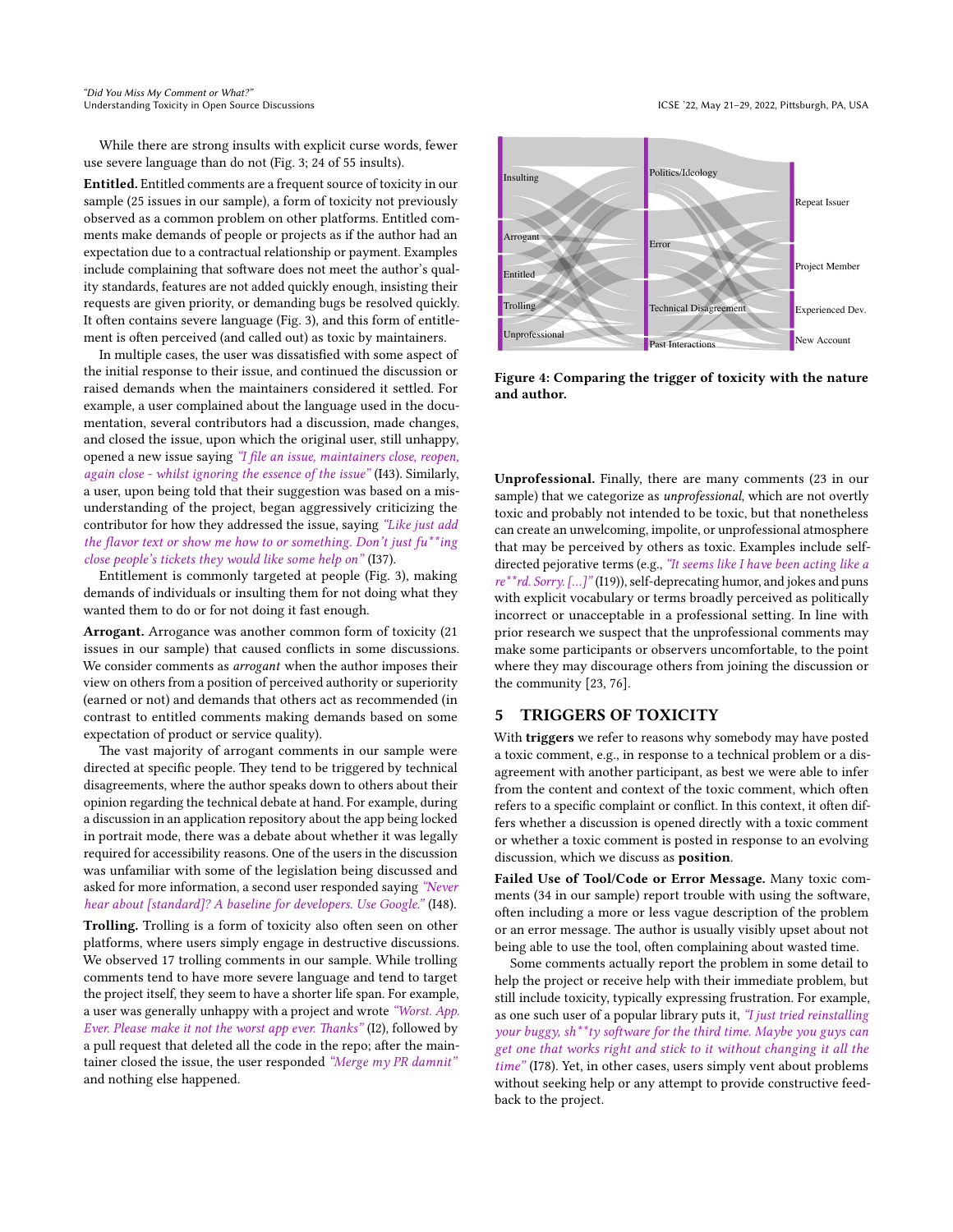Issues raised in response to problems are not necessarily toxic from the start. In several cases, toxicity emerged later from discussions, when the maintainers did not immediately respond or solve the problem with the information provided (12 out of 29 cases in our sample). In some cases, the users respond with toxic messages when asked for more information or asked to follow the issue template, for example "Yeah, not really sorry i'm lazy, and it's more to help you then me. It's simple to understand: […]. don't need a ret\*\*ded format to understand that! thanks" (I93).

As shown in Figure [4,](#page-6-0) toxicity triggered by failed tool use is often entitled, insulting, unprofessional, or just trolling (destructive complaint without any intention to help, e.g., "It doesn't work.  $F^{***}$ this" I1).

Technical Disagreement. We frequently observed toxicity arising when users had differing views on some technical component of the project, bug fix, feature, or other technical decision (Fig. [4,](#page-6-0) 22 issues in our sample, particularly arrogant comments). For example, a user of a tool was arguing with the project owner that Windows XP should be supported. After technical back and forth the user eventually insults the maintainer personally, saying "Your [project] is good, seems you're a good programmer, but as a sysadmin/engineer you're… er… well, 'not so good"' (I49).

Politics/Ideology. We fairly frequently (31 issues in our sample) observed toxicity arising over politics or ideology differences, e.g., referring to specific beliefs about open source culture, processes, or the involvement of specific companies (especially Microsoft was a frequent target in our sample). These are often associated with insulting, entitled, and trolling comments (Fig. [4\)](#page-6-0). For example, a user wrote a hostile issue in a Microsoft project titled "WHY!??!?!!?!?!? which simply said "Revenue.  $F^{\ast}$ k you guys" (I28). These kinds of comments could be either opening comments (18 of 31 in our sample) or be posted in response to a discussion (13 of 31 in our sample).

Past Interactions. Finally, we observed several cases (6 issues in our sample) where toxic comments were posted that referred to past interactions of the author with the project, without continuing to discuss the previous technical issue, but shifting to personal attacks, complaints, or meta discussions about process. For example, a user was unsatisfied with the response time on an existing issue so they created a new one asking "did you miss my comment or what?" (I29). These comments were often posted in a new issue after the old one was not answered or closed, and they often occur in the opening comment of the new issue (4 of 6 in our sample).

## 6 AUTHORS OF TOXICITY

Issue discussions are a central place where external users of a project communicate with project members, where external users may help other users, and where project members may have public technical discussions among themselves. $8$  We observed that the authors of toxic comments have different roles.

Through our analysis, we identified four main types of **authors**. First, we distinguish between project members and authors external to the project. We consider all contributors to the project project members, which includes all GitHub accounts that previously contributed code to the repository (e.g., including casual contributors

<span id="page-7-1"></span>

Figure 5: Comparing author and severity of the toxicity.

who only submitted a handful of pull requests). This view of project members is consistent with perceptions of who constitutes project members in an open source community [\[99\]](#page-12-42). Second, among nonmembers, we identify new accounts as often anonymous accounts with minimal activity, repeat issue reporters as accounts that have repeatedly opened issues but have little or no public development activity on GitHub, and experienced open-source contributors as accounts with many public code contributions to other projects on GitHub. In addition, 12 toxic comments were posted by deleted accounts, hence we do not have enough context to classify them.

New Account. We observed 13 toxic comments in our sample from accounts that have no or at most one prior activity on GitHub. These accounts are seemingly created just for the purpose of posting an issue; they typically have no identifiable information in their profile and act anonymously. New accounts engage in anonymous trolling but also all other kinds of toxicity (insults, entitled, unprofessional). The majority of toxic messages of new accounts seem triggered by the failed use of a tool, often seemingly from the perspective of end users with limited technical knowledge. Toxicity from new accounts is often observed right in the opening message of the issue and tends to use severe language (Fig. [5\)](#page-7-1). For example, a new user was trying to download an application but was having issues and wrote an issue titled "Cant even install the  $fu^{**}$ ing app" in which they complained that they could not find the download, upon which another user pointed them to the project's release page (I81).

Repeat Issue Reporter. We observed 39 toxic comments in our sample that were authored by accounts that had previously opened other issues, but that had no public code contributions on Github. These accounts typically request help through multiple issues, often across multiple projects, but rarely contribute beyond writing issues.

Toxic comments from repeat issue reporters tend to appear in large and active projects, and tend to be triggered by the failed use of a tool or political/ideological disagreements (Fig. [4\)](#page-6-0). Their authors also frequently write comments that are insulting, arrogant, trolling, or entitled, often with severe language (Fig. [5\)](#page-7-1). For example, a six-year old account with a clear name, profile picture, and contact email has created hundreds of issues over the years, before posting an issue "sh\*\*ty package" (with no context or further content) to a mid-sized repository of a web UI component (I26).

Experienced Contributors. We observed 16 toxic comments authored by experienced open-source contributors in projects to which they have not contributed code previously. One might expect experienced open-source contributors to have more empathy for other open-source maintainers. Experienced developers tended to

<span id="page-7-0"></span><sup>8</sup><https://guides.github.com/features/issues/>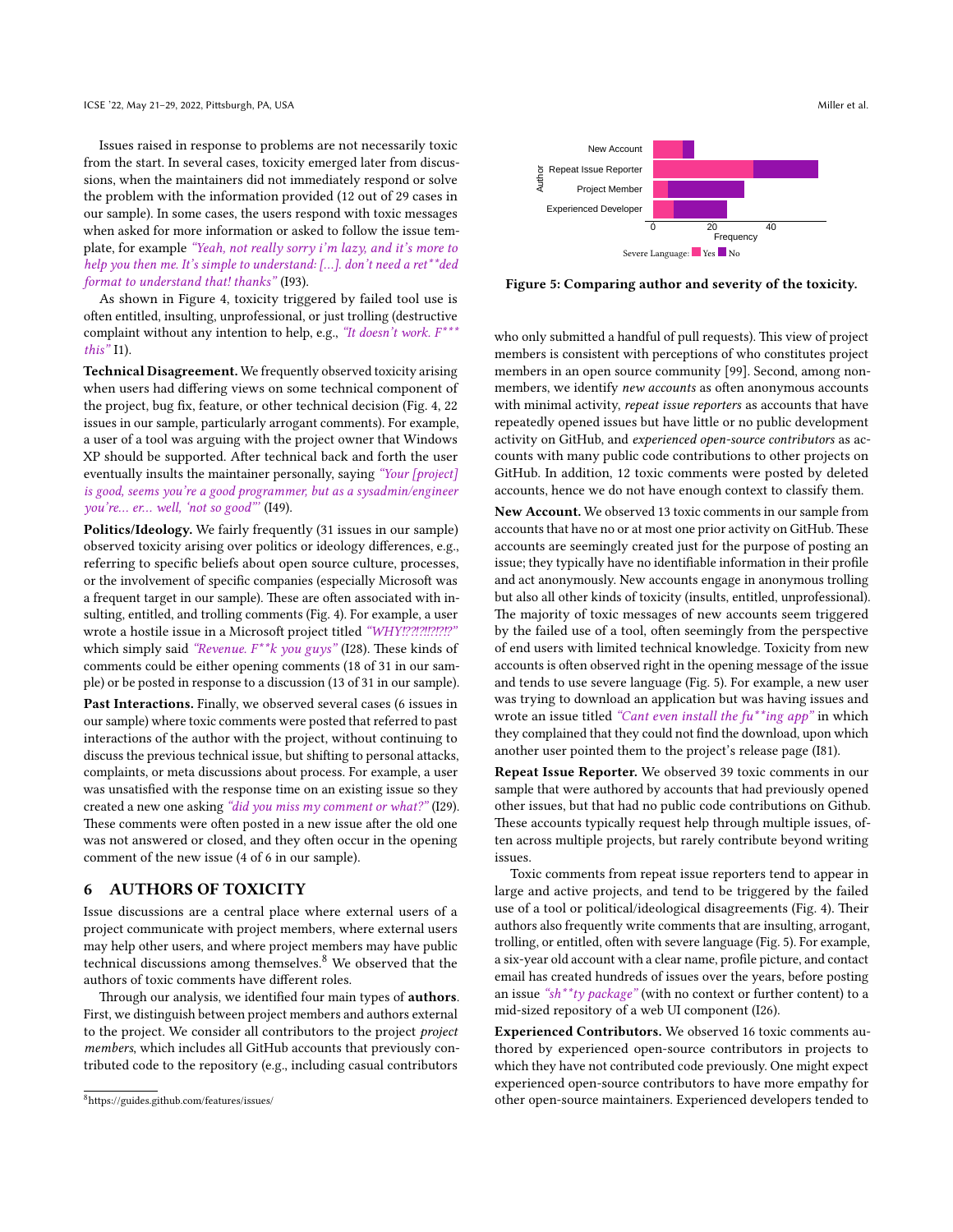use less severe language (Fig. [5\)](#page-7-1), but they participated in all nature of toxicity, including trolling, within our sample. For example, when an experienced contributor was upset that a new package manager update did not include Python 2, a project member responded with a workaround, to which the author then responded "and I recommend you quit! There are many more where python2 is used […] and you deleted it from the repository. Do you think at all with your head or do you have a hamburger head place?" (I82).

Project Member. Finally, many toxic comments were authored by members of the project (19 in our sample), usually when replying to issue discussions. Toxicity from project members disproportionately occurs in smaller projects in reaction to a demand, complaint, or perceived affront from another user (which we did not consider toxic according to our definition). Project member toxicity also tends to be less severe (Fig. [5\)](#page-7-1), mostly unprofessional comments or insults targeted at code, including occurrences of self-directed pejorative terms. A common scenario is that external users have high demands and expectations on the project members' time, and in response the project members can be dismissive in ways that can be perceived as toxic. However, project members tend to not engage in 'unprovoked' attacks. For example, during a fight about a naming conflict between two libraries a project member defended the project by arguing "you can be mad all you want, but let's be realistic here... this project you're fighting for so passionately, doesn't have as many stars as I have thumbs down for telling you that you're being ridiculous" (I84). Out of the 19 toxic comments written by project members, four occurred in projects that had a code of conduct either linked in their README or on their project website.

# 7 PROJECT CHARACTERISTICS

We observed project characteristics that may associate with toxicity, especially popularity and domain, which could point to different processes and cultural norms (as observed previously, e.g., for game vs. application engineers [\[65\]](#page-11-54) and between software ecosystems [\[6\]](#page-10-10)).

Project Size. We found that the vast majority of toxic comments were written in popular repositories<sup>[9](#page-8-1)</sup> with high levels of activity. However, 17 comments were from small and inactive projects, including what appeared to be homework assignments.

In less popular projects, the nature of toxicity is often insulting, trolling, or unprofessional, mostly directly in the opening comment, but we found no entitled comments, possibly because users have lower expectations in the first place. Several toxic comments in small projects appeared to be trolling or jokes among friends, e.g., "Dear Mr. [project owner name], Could you perhaps please get your s<sup>\*\*</sup>t together and reincorporate the brilliant switch statement once again, bi\*\*h. XoXo, [author username]" (I10).

Project Domain. Toxicity occurred often in projects we consider as libraries or end-user-focused applications, which likely also are the most common kinds of projects on GitHub. In contrast, discussions in gaming projects were often reported by the used language-based toxicity detector (cf. Sec. [3\)](#page-3-0), but actual toxicity in gaming projects made up only a small fraction of toxic comments (13 in our dataset). However, toxicity in projects related to gaming and to mobile apps tends to use more severe language, e.g., more cursing, in our dataset. Projects targeted at end-users had a higher proportion of toxic comments directly in the opening issue, rather than evolving from the discussion.

### <span id="page-8-0"></span>8 AFTER TOXICITY: HARMS & REACTIONS

We observed a range of reactions from project maintainers and others who publicly react to toxic comments in open source, which may help understand possible mitigation strategies and opportunities for automated support. Their reactions also give us some, albeit very limited, insight into potential harms caused by the toxic comments.

Tools to curb discussions. GitHub currently offers several mechanisms to curb discussions and sanitize toxic comments after the fact, many of which were often used in our sample, often in combination:

- Closing issues: Maintainers can mark an issue as closed, which removes them from the list of open issues shown in the repository. Users can still comment on closed issues. This was used for 45 issues in our sample.
- Locking issues: Maintainers can lock an issue (optionally selecting a reason) to limit further commenting to maintainers only. This was used for 26 issues in our sample, though we sampled based on the lock reason 'too heated" and hence cannot generalize frequency in practice.
- Deleting issues: The original author of the issue and maintainers of the repository can delete the entire issue. Our sampling strategy covered 20 deleted issues (by construction).
- Deleting and editing comments: A comment's author and the repository's maintainer can edit and delete the comment. Editing can be used to remove toxic wording from a comment, though the history of the text is still accessible. This was used rarely in our sample.
- Hiding comments: Maintainers can hide comments, selecting from a list of reasons ('abusive' relates to toxic comments). Those comments are folded in the user interface and only visible if a user explicitly unfolds them. This is a recent GitHub feature and was almost never used in our sample.
- Blocking users: Maintainers can block accounts from interacting with the repository. This option is sometimes invoked as a threat (2 cases), but we found only one discussion where maintainers actually blocked a user.
- Invoking the code of conduct: While not a built-in GitHub feature, a common response to toxicity is to post a link to the project's code of conduct (or quote sections) to call out toxic behavior. This was used in 21 issues in our sample.

Note that locked issues, deleted issues, and comments invoking the code of conduct may be overrepresented in our sample because of how our sample was stratified (cf. Sec. [3\)](#page-4-0).

Reactions. When faced with a toxic issue or comment, maintainers have a choice of how to react, if at all. They can engage or use the tools above to lock the issue without further discussion. In many cases, others engage in the discussion before maintainers do.

While every case is different, we found a number of common patterns. In a majority of cases (58 in our sample), maintainers and others tried to engage in subsequent discussions about the issue

<span id="page-8-1"></span> $^{9}$  We used a threshold of 20 stars for our labels, but classification usually agrees on many measures of activity and attention, like total comments, recent commits, number of issues, or downloads, where available.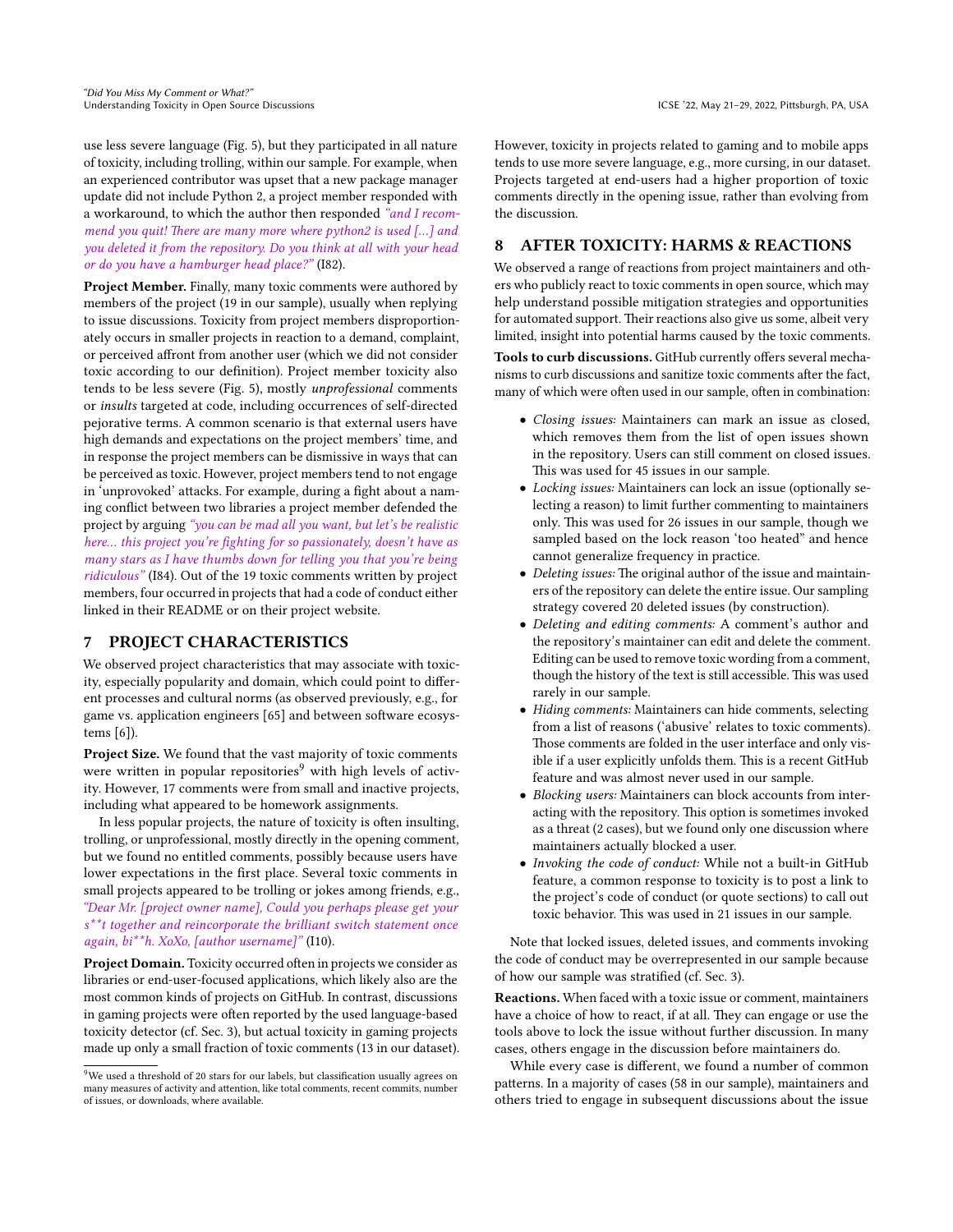raised, which turned constructive in 32 cases and escalated into more toxicity in 19 cases. Beyond closing, locking, and discussions, only in 7 cases was there no visible reaction.

When maintainers invoked the code of conduct, the author of the toxic comment usually did not engage any further. However, there were also a few cases where the author pushed back on being policed in their speech, e.g., "Again. No discussion allowed. No critique allowed. Just pushing fingers into the ears and singing. To avoid hearing about the impending doom, to avoid hearing the truth about the quality of this project" (I24), which were usually shut down by locking the discussion. In one case, a user called out for violating the code of conduct responded insisting "I will neither change my language, nor my tone or style. Both, language and tone, are perfectly valid, given the circumstances. I will remain myself, and will repel this attack to my individuality" (I43), referring to invoking the code of conduct as "CoC-Fascism," upon which projects members banned the user.

Locking the discussion was usually effective, and we only saw a few cases where the author opened another issue. If they did, it was likely opening with a toxic comment.

Harms. Our method does not allow us to reliably measure harms that toxic comments cause, especially indirect harms on bystanders and potential future contributors who decide not to engage with the repository or open source in general (cf. Sec. [2\)](#page-2-2). Nonetheless, we can infer some harms from reactions.

In almost all cases, a maintainer reacts to the toxic issue or comment, even if just to close or lock the issue. That is, maintainers need to use some of their time for extra work.

Furthermore, in many cases, maintainers and others respond patiently after insults, entitled demands, and other toxic comments, trying to help users even if their behavior is questionable. Maintainers often engage to explore whether there is truly an issue behind strongly worded complaints. Even when maintainers invoke the code of conduct, they usually do so in a custom comment tailored to the specific case. All this requires substantial effort which can be emotionally taxing to developers over time and cause fatigue, as many practitioners attest to (cf. Sec. [2\)](#page-2-2).

#### 9 DISCUSSION AND IMPLICATIONS

#1. Toxicity presents differently on GitHub: The nature of toxicity observed in our GITHUB sample has unique characteristics compared to other platforms, both generic ones like Reddit and Wikipedia as well as software-specific ones like Stack Overflow (cf. Sec. [2\)](#page-2-2). While insults, arrogance, and trolling were observed in our sample, we did not observe more severe uses of language that are common on other platforms like hate speech and offensive cursing, leading us to hypothesize that toxicity on GITHUB tends to use milder language compared to other popular platforms like Twitter or Reddit. In contrast to arrogant, insulting, and trolling comments, entitled comments seem to be a phenomenon more specific to open source and the dynamics of free-to-use software, with seemingly free support despite no contractual obligations.

#2. Open-source experience does not prevent toxicity: Despite high-profile known cases in the Linux community [\[24,](#page-11-0) [28\]](#page-11-35), we were surprised that most toxicity on GitHub does not stem from trolls and anonymous users, and that experienced open-source

developers and even project maintainers authored many toxic comments as well—albeit usually not the most severe ones, language-wise.<sup>[10](#page-9-0)</sup> On the one hand, this is concerning because all toxicity can foster an unwelcoming climate, threatening diversity and sustainability. On the other hand, it shows that also maintainers are humans that face emotions as part of their work and may often be exposed to stress [\[54,](#page-11-2) [79\]](#page-12-2), e.g., from constant demands for user support. Since maintainer toxicity in our sample was frequently in response to another comment, often in frustration, future work could consider more closely studying the specific kinds of interactions that frustrate members, where toxic messages might be used as an indicator of frustration.

Given that intergroup conflict on many platforms can be traced to a few individuals (e.g., 74% of Reddit conflicts started by < 1% of communities [\[52\]](#page-11-21)), future research should also investigate whether a few accounts (maintainers, experienced developers, or repeat issue reporters) repeatedly engage in toxicity and cause an outsized number of toxic interactions. This could inform future mitigation strategies, such as blocking or shadow-banning repeat offenders. More research is needed to understand whether toxicity from maintainers is frequent (in our sample) because maintainers actually engage in toxic behavior frequently or because maintainer messages are just more common among all GitHub comments.

#3. Research into toxicity harms needed: Our research can only provide limited insights into the harms of toxicity. Even though toxic messages appear to be fairly rare, some harms clearly exist as documented in blog posts and talks by open-source practitioners (cf. Sec. [2\)](#page-2-2), but further research is needed to understand the severity and pervasiveness of harms.

While some forms of toxicity seem more obviously harmful (wasting maintainers' time, causing negative emotions and stress) and are often called out clearly, others, especially unprofessional comments, are less obvious in how they affect participants directly or the project indirectly. Past research has shown that prospective contributors are attentive to the tone of discussions in a new project [\[76\]](#page-12-4). Also, while toxic comments directed at code are quite common in our sample (in line with results from prior work on anger detection in collaborative software development [\[34\]](#page-11-45)), research is needed to determine whether people perceive or react to toxicity differently when it's directed at their code rather than at themselves directly. Future work on perceived harms and the association of unprofessional toxic language to sustainability could provide more evidence on mitigating different forms of toxicity.

Our dataset (and the method used to build it) can provide a starting point for engaging with community members about perceived harms. A more reliable detector could provide an important path to enable more quantitative research designs at scale.

#4. Opportunities to build open-source-specific detectors: Offthe-shelf language-based detectors of toxicity trained on data from other platforms can now be confidently expected not to generalize well to GITHUB. The milder language in insults makes them more difficult to detect by looking for 'bad words,' which tend to reveal more comments of an unprofessional or trolling nature. Entitlement and arrogance are often toxic not through the use of strong words

<span id="page-9-0"></span> $\overline{^{10}\text{This}}$  does not seem unique to G1THUB; studies on Wikipedia similarly have found toxicity from established members [\[106\]](#page-12-43).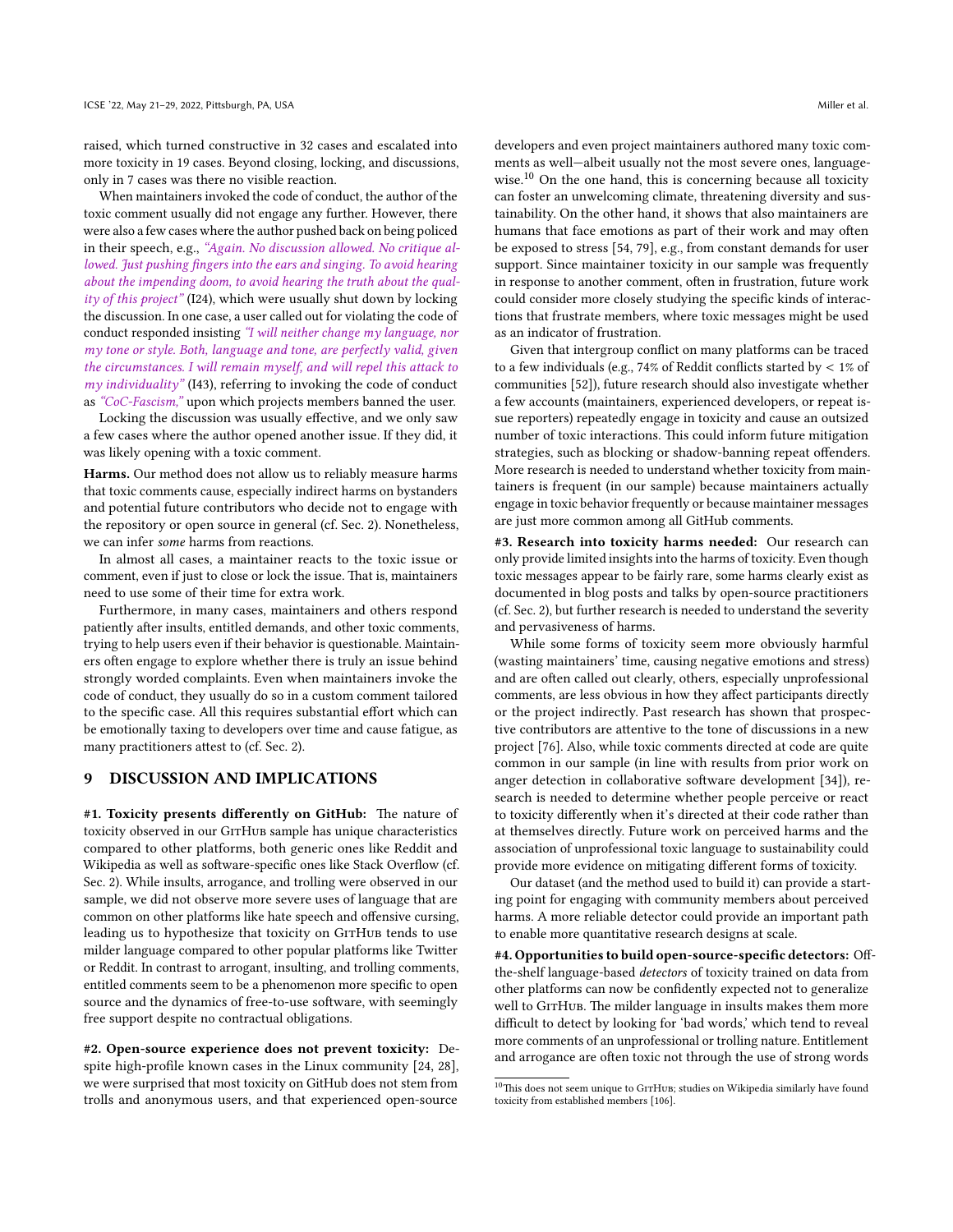but through the message they are conveying and may require tools trained specifically on a corpus of toxic open-source discussions. Possible features to look for might include references to timing, urgency, and priority.

In addition, several other discussed characteristics may be useful as contextual features in a classifier, such as the position of the comment, the role and history and anonymity of the author, the size and domain of the project, and even the content of the prior discussion. Given the common triggers of errors and technical disagreements, tailoring detectors to understand technical discourse may be helpful to provide context. Using information about the past toxic interactions of a user for detecting future toxicity may also be effective, given how some repeat issue reporters and maintainers may have distinct communication patterns.

#5. Tailored interventions are promising: Our results suggest that some common manual interventions are effective at curbing toxic discussions. Right now, maintainers use multiple tools and often write custom messages to deal with toxicity. We suspect there is potential for streamlining manual and automated interventions.

Toxicity manifests in many different ways, and not all may be reliably detected by a tool. Classic detection-based interventions like automatically asking "This message looks similar to others previously reported as toxic. Would you like to edit it?" (as deployed on Instagram and NextDoor) may be feasible for strong language (including unprofessional jokes), emotional language, and arrogance. For entitled messages from new users and repeat issue reporters, a message about open-source cultural norms may be more fitting.

Beyond detection-based approaches, there are many other possible technology-supported interventions. For example, a platformwide system for reporting toxic behavior bans users after a certain number of warnings (strikes) and tools that automate the repetitive task of responding to toxic users (close, lock, post prepared message) could reduce time and emotional involvement.

Similarly, a substantial number of toxic comments in our sample relate to users' frustration with attempting to use the project or maintainers' frustration with such requests. It is worth exploring whether projects that (a) manage other support channels (e.g., forums, Slack [\[12\]](#page-10-11) or Gitter [\[72,](#page-12-44) [91\]](#page-12-45), Stack Exchange [\[33,](#page-11-32) [100\]](#page-12-46)), (b) convey clear expectation for communication standards in support requests, or (c) raise the cost for support requests (e.g., enforcing reporting templates) attract fewer toxic interactions or just move them elsewhere.

More exchange about possible solutions and best practices is needed to share and adopt effective practices, ideally based on empirical evidence of their effectiveness and costs.

#### 10 CONCLUSIONS

In this paper, we explore online toxicity in open-source communities on GitHub. We find that the frequently present types of toxicity in open-source communities are different than those reported on other online platforms like Reddit or Wikipedia. Within open source, entitled and demeaning complaints, arrogance, and insults are common forms of toxicity. Since the prevalent forms of toxicity in open source differ compared to other platforms, tools and interventions built to address toxicity are unlikely to be effective out of the box in open-source communities. For example, tools meant to identify

and remove hate speech on a platform like Facebook would likely not have the same impact on toxicity in open source since this form of toxicity seems rare on GitHub.

Future work should investigate the harms of various common forms of toxicity in open source (e.g., entitlement and arrogance) on contributors and evaluate the role of project members and experience. Additionally, future work should design, build, and evaluate open source specific tools and interventions for detecting and addressing toxicity.

#### 11 ACKNOWLEDGEMENTS

First and foremost, special thanks are given to Chanel  $\blacksquare$  for being an exemplary canine researcher and for providing emotional support, motivation, and inspiration on a daily basis. We greatly appreciate earlier efforts by Minxuan Cao and Naveen Raman in identifying toxic comments and building an initial classifier, work that in many ways encouraged this more qualitative exploration. We would also like to thank Huilian Sophie Qiu for helping with the exploratory data analysis.

This material is based upon work supported by the National Science Foundation Graduate Research Fellowship Program under Grant Numbers DGE1745016 and DGE2140739. Any opinions, findings, and conclusions or recommendations expressed in this material are those of the author(s) and do not necessarily reflect the views of the National Science Foundation. Kaestner and Vasilescu's work was supported in part by the National Science Foundation (awards 1901311 and 2107298) and the Sloan Foundation. This work was also supported in part by a Google Faculty Research Award.

#### REFERENCES

- <span id="page-10-6"></span>[1] B Thomas Adler and Luca De Alfaro. 2007. A Content-Driven Reputation System for the Wikipedia. In Proceedings of the 16th international conference on World Wide Web. IEEE, 261–270.
- <span id="page-10-2"></span>[2] Khaled Albusays, Pernille Bjorn, Laura Dabbish, Denae Ford, Emerson Murphy-Hill, Alexander Serebrenik, and Margaret-Anne Storey. 2021. The Diversity Crisis in Software Development. IEEE Software 38, 2, 19–25.
- <span id="page-10-0"></span>[3] Anonymous. 2014. Leaving Toxic Open Source Communities. [https://](https://modelviewculture.com/pieces/leaving-toxic-open-source-communities) [modelviewculture.com/pieces/leaving-toxic-open-source-communities.](https://modelviewculture.com/pieces/leaving-toxic-open-source-communities)
- <span id="page-10-1"></span>[4] Guilherme Avelino, Leonardo Passos, Andre Hora, and Marco Tulio Valente. 2016. A Novel Approach for Estimating Truck Factors. In IEEE 24th International Conference on Program Comprehension (ICPC). IEEE, 1–10.
- <span id="page-10-5"></span>[5] Jennifer Bayzick, April Kontostathis, and Lynne Edwards. 2011. Detecting the Presence of Cyberbullying Using Computer Software. Ursinus College.
- <span id="page-10-10"></span>[6] Christopher Bogart, Christian Kästner, James Herbsleb, and Ferdian Thung. 2016. How to Break an API: Cost Negotiation and Community Values in Three Software Ecosystems. In Proc. Found. Software Engineering (ESEC/FSE). 109–120.
- <span id="page-10-8"></span>[7] Amiangshu Bosu and Kazi Zakia Sultana. 2019. Diversity and Inclusion in Open Source Software (OSS) Projects: Where Do We Stand?. In International Symposium on Empirical Software Engineering and Measurement (ESEM). IEEE, 1–11.
- <span id="page-10-9"></span>[8] Virginia Braun and Victoria Clarke. 2006. Using Thematic Analysis in Psychology. Qualitative Research in Psychology 3, 2, 77–101.
- <span id="page-10-4"></span>[9] Luke Breitfeller, Emily Ahn, David Jurgens, and Yulia Tsvetkov. 2019. Finding Microaggressions in the Wild: A Case for Locating Elusive Phenomena in Social Media Posts. In Proc. Int'l Joint Conference on Natural Language Processing (EMNLP-IJCNLP). 1664–1674.
- <span id="page-10-3"></span>[10] Peter Burnap and Matthew Leighton Williams. 2014. Hate Speech, Machine Classification and Statistical Modelling of Information Flows on Twitter: Interpretation and communication for policy decision making. In Internet, Policy & .<br>Politics.
- <span id="page-10-7"></span>[11] Eshwar Chandrasekharan, Umashanthi Pavalanathan, Anirudh Srinivasan, Adam Glynn, Jacob Eisenstein, and Eric Gilbert. 2017. You Can't Stay Here: The Efficacy of Reddit's 2015 Ban Examined Through Hate Speech. Proceedings of the ACM on Human-Computer Interaction 1, CSCW, 1-22.
- <span id="page-10-11"></span>[12] Preetha Chatterjee, Kostadin Damevski, Lori Pollock, Vinay Augustine, and Nicholas A Kraft. 2019. Exploratory Study of Slack Q&A Chats as a Mining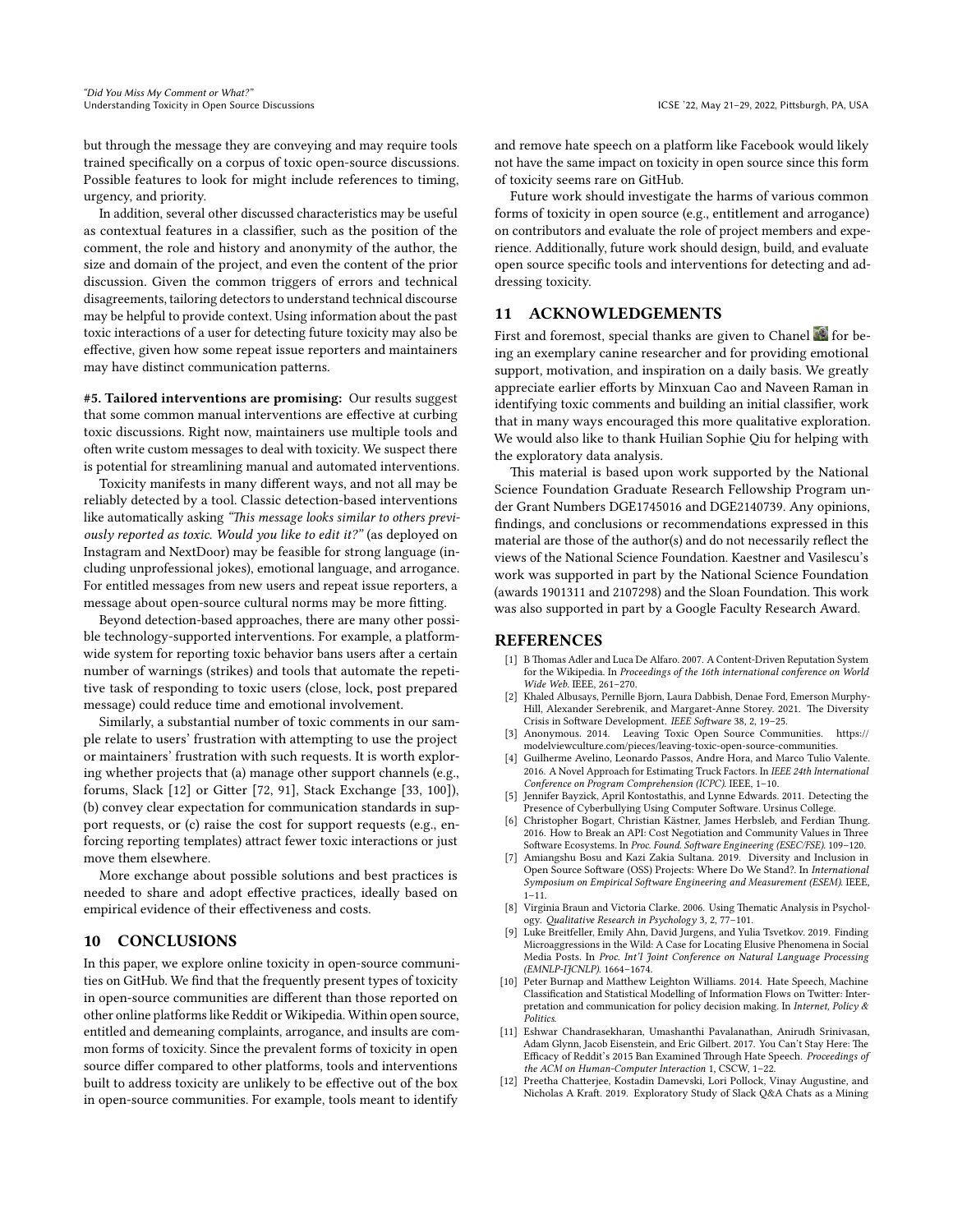Source for Software Engineering Tools. In International Conference on Mining Software Repositories (MSR). IEEE, 490–501.

- <span id="page-11-29"></span>[13] Despoina Chatzakou, Nicolas Kourtellis, Jeremy Blackburn, Emiliano De Cristofaro, Gianluca Stringhini, and Athena Vakali. 2017. Mean Birds: Detecting Aggression and Bullying on Twitter. In Web Science Conference. 13–22.
- <span id="page-11-30"></span>[14] Jithin Cheriyan, Bastin Tony Roy Savarimuthu, and Stephen Cranefield. 2020. Norm Violation in Online Communities–A Study of Stack Overflow Comments. arXiv preprint arXiv:2004.05589.
- <span id="page-11-34"></span>[15] Jithin Cheriyan, Bastin Tony Roy Savarimuthu, and Stephen Cranefield. 2021. Towards Offensive Language Detection and Reduction in Four Software Engineering Communities. In Evaluation and Assessment in Softw. Eng. 254–259.
- <span id="page-11-27"></span>[16] Usman W Chohan and Aron D'Souza. 2020. A Critical Appraisal of the Twitterverse. Social Media Critical Research Series.
- <span id="page-11-4"></span>[17] Moataz Chouchen, Ali Ouni, Raula Gaikovina Kula, Dong Wang, Patanamon Thongtanunam, Mohamed Wiem Mkaouer, and Kenichi Matsumoto. 2021. Anti-Patterns in Modern Code Review: Symptoms and Prevalence. In Int'l Conf. Software Analysis, Evolution and Reengineering (SANER). IEEE, 531–535.
- <span id="page-11-50"></span>[18] John W Creswell and Cheryl N Poth. 2016. Qualitative Inquiry and Research Design: Choosing Among Five Approaches. Sage publications.
- <span id="page-11-39"></span>[19] Kevin Crowston, Kangning Wei, James Howison, and Andrea Wiggins. 2008. Free/Libre Open-Source Software Development: What We Know and What We Do Not Know. ACM Computing Surveys (CSUR) 44, 2, 1–35.
- <span id="page-11-20"></span>[20] Srayan Datta and Eytan Adar. 2019. Extracting Inter-Community Conflicts in Reddit. In Int'l AAAI Conference on Web and Social Media, Vol. 13. 146–157.
- <span id="page-11-12"></span>[21] Fabio Del Vigna12, Andrea Cimino23, Felice Dell'Orletta, Marinella Petrocchi, and Maurizio Tesconi. 2017. Hate Me, Hate Me Not: Hate Speech Detection on Facebook. In First Italian Conference on Cybersecurity (ITASEC). 86–95.
- <span id="page-11-53"></span>[22] Norman K Denzin and Yvonna S Lincoln. 2011. The Sage Handbook of Qualitative Research. Sage.
- <span id="page-11-36"></span>[23] Giuseppe Destefanis, Marco Ortu, Steve Counsell, Stephen Swift, Michele Marchesi, and Roberto Tonelli. 2016. Software Development: Do Good Manners Matter? PeerJ Computer Science 2, e73.
- <span id="page-11-0"></span>[24] Alan Diggs. 2021. 'Windows is sh<sup>\*t</sup>:' Linux Users and The Technical Superiority Problem. [https://medium.com/linuxforeveryone/windows-is-sh-t-linux-users](https://medium.com/linuxforeveryone/windows-is-sh-t-linux-users-and-the-technical-superiority-problem-196a597aa860)[and-the-technical-superiority-problem-196a597aa860.](https://medium.com/linuxforeveryone/windows-is-sh-t-linux-users-and-the-technical-superiority-problem-196a597aa860) Accessed: 2021-08-19.
- <span id="page-11-8"></span>[25] Lucas Dixon, John Li, Jeffrey Sorensen, Nithum Thain, and Lucy Vasserman. 2018. Measuring and Mitigating Unintended Bias in Text Classification. In AAAI/ACM Conference on AI, Ethics, and Society. 67–73.
- <span id="page-11-3"></span>[26] Maeve Duggan. 2014. Online Harassment. [https://www.pewresearch.org/](https://www.pewresearch.org/internet/2014/10/22/online-harassment/) [internet/2014/10/22/online-harassment/.](https://www.pewresearch.org/internet/2014/10/22/online-harassment/)
- <span id="page-11-40"></span>[27] Carolyn D Egelman, Emerson Murphy-Hill, Elizabeth Kammer, Margaret Morrow Hodges, Collin Green, Ciera Jaspan, and James Lin. 2020. Predicting Developers' Negative Feelings About Code Review. In IEEE/ACM 42nd International Conference on Software Engineering (ICSE). IEEE, 174–185.
- <span id="page-11-35"></span>[28] Isabella Ferreira, Jinghui Cheng, and Bram Adams. 2021. The" Shut the f\*\* k up" Phenomenon: Characterizing Incivility in Open Source Code Review Discussions. Proceedings of the ACM on Human-Computer Interaction 5, CSCW2, 1–35.
- <span id="page-11-22"></span>[29] Pnina Fichman and Samantha Sharp. 2020. Successful Trolling on Reddit: A Comparison Across Subreddits in Entertainment, Health, Politics, and Religion. Proc. Assoc. Information Science and Technology 57, 1, e333.
- <span id="page-11-46"></span>[30] United States. National Commission for the Protection of Human Subjects of Biomedical and Behavioral Research. 1978. The Belmont Report: Ethical Principles and Guidelines for the Protection of Human Subjects of Research. Vol. 2. The Commission.
- <span id="page-11-31"></span>[31] Denae Ford, Kristina Lustig, Jeremy Banks, and Chris Parnin. 2018. " We Don't Do That Here" How Collaborative Editing with Mentors Improves Engagement in Social Q&A Communities. In Proceedings of the 2018 CHI conference on human factors in computing systems. 1–12.
- <span id="page-11-44"></span>[32] Denae Ford and Chris Parnin. 2015. Exploring Causes of Frustration for Software Developers. In International Workshop on Cooperative and Human Aspects of Software Engineering (CHASE). IEEE, 115–116.
- <span id="page-11-32"></span>[33] Denae Ford, Justin Smith, Philip J Guo, and Chris Parnin. 2016. Paradise Unplugged: Identifying Barriers for Female Participation on Stack Overflow. In Joint Meeting on the Foundations of Software Engineering (ESEC/FSE). 846–857.
- <span id="page-11-45"></span>[34] Daviti Gachechiladze, Filippo Lanubile, Nicole Novielli, and Alexander Serebrenik. 2017. Anger and its Direction in Collaborative Software Development. In Int'l Conf. Software Eng.: New Ideas and Emerging Results (ICSE-NIER). 11–14.
- <span id="page-11-13"></span>[35] Iginio Gagliardone, Danit Gal, Thiago Alves, and Gabriela Martinez. 2015. Countering Online Hate Speech. Unesco Publishing.
- <span id="page-11-24"></span>[36] R Stuart Geiger and David Ribes. 2010. The Work of Sustaining Order in Wikipedia: The Banning of a Vandal. In ACM Conference on Computer Supported Cooperative Work (CSCW). 117–126.
- <span id="page-11-47"></span>[37] Georgios Gousios and Diomidis Spinellis. 2012. GHTorrent: GitHub's Data From a Firehose. In Int'l Conf. Mining Software Repositories (MSR). IEEE, 12–21.
- <span id="page-11-37"></span>[38] Daniel Graziotin, Fabian Fagerholm, Xiaofeng Wang, and Pekka Abrahamsson. 2018. What Happens When Software Developers are (Un)Happy. Journal of

- <span id="page-11-25"></span>Systems and Software 140 (2018), 32–47. [39] Joshua Guberman, Carol Schmitz, and Libby Hemphill. 2016. Quantifying Toxicity and Verbal Violence on Twitter. In ACM Conference on Computer Supported Cooperative Work & Social Computing (CSCW) Companion. 277–280.
- <span id="page-11-41"></span>[40] Emitza Guzman and Bernd Bruegge, 2013. Towards Emotional Awareness in Software Development Teams. In Proceedings of the Joint Meeting on Foundations of Software Engineering. 671–674.
- <span id="page-11-33"></span>[41] Jay Hanlon. 2018. Stack Overflow Isn't Very Welcoming. It's Time for That to Change. [https://stackoverflow.blog/2018/04/26/stack-overflow-isnt-very](https://stackoverflow.blog/2018/04/26/stack-overflow-isnt-very-welcoming-its-time-for-that-to-change/)[welcoming-its-time-for-that-to-change/.](https://stackoverflow.blog/2018/04/26/stack-overflow-isnt-very-welcoming-its-time-for-that-to-change/)
- <span id="page-11-10"></span>[42] Claire Hardaker. 2010. Trolling in Asynchronous Computer-Mediated Communication: From User Discussions to Academic Definitions. Journal of Politeness Research.
- <span id="page-11-51"></span>[43] Rick H Hoyle, Monica J Harris, and Charles M Judd. 2002. Research Methods in Social Relations. Wadsworth Fort Worth, TX.
- <span id="page-11-1"></span>[44] Amanda Lee Hughes and Leysia Palen. 2009. Twitter Adoption and Use in Mass Convergence and Emergency Events. International journal of emergency management 6, 3-4, 248–260.
- <span id="page-11-18"></span>[45] Bryan Hughes. 2017. Why I'm Leaving The Node.js Project. [https://medium.](https://medium.com/@nebrius/why-im-leaving-the-node-js-project-bff946845a77) [com/@nebrius/why-im-leaving-the-node-js-project-bff946845a77.](https://medium.com/@nebrius/why-im-leaving-the-node-js-project-bff946845a77) Accessed: 2021-08-23.
- <span id="page-11-6"></span>[46] Daniel Izquierdo-Cortazar, Gregorio Robles, Felipe Ortega, and Jesus M Gonzalez-Barahona. 2009. Using Software Archaeology to Measure Knowledge Loss in Software Projects Due to Developer Turnover. In 2009 42nd Hawaii International Conference on System Sciences. IEEE, 1–10.
- <span id="page-11-19"></span>[47] Schykle Jason Evangelho, Alan Diggs. 2020. Linux + Coffee #4: Tribalism and Toxicity. Podcast. [https://player.fm/series/series-2567058/linux-coffee-4](https://player.fm/series/series-2567058/linux-coffee-4-tribalism-and-toxicity) [tribalism-and-toxicity](https://player.fm/series/series-2567058/linux-coffee-4-tribalism-and-toxicity)
- <span id="page-11-9"></span>[48] Jigsaw. 2017. Perspective API: Using Machine Learning to Reduce Toxicity Online. [https://www.perspectiveapi.com/.](https://www.perspectiveapi.com/)
- <span id="page-11-23"></span>[49] Prerna Juneja, Deepika Rama Subramanian, and Tanushree Mitra. 2020. Through the Looking Glass: Study of Transparency in Reddit's Moderation Practices. Proceedings of the ACM on Human-Computer Interaction 4, GROUP, 1–35.
- <span id="page-11-15"></span>[50] Anat Brunstein Klomek, Frank Marrocco, Marjorie Kleinman, Irvin Sam Schonfeld, and Madelyn S Gould. 2008. Peer Victimization, Depression, and Suicidiality in Adolescents. Suicide and Life-Threatening Behavior 38, 2, 166–180.
- <span id="page-11-14"></span>[51] Robin M Kowalski, Susan P Limber, and Patricia W Agatston. 2012. Cyberbullying: Bullying in the Digital Age. John Wiley & Sons.
- <span id="page-11-21"></span>[52] Srijan Kumar, William L Hamilton, Jure Leskovec, and Dan Jurafsky. 2018. Community Interaction and Conflict on the Web. In Proc. WWW Conf. 933–943.
- <span id="page-11-11"></span>[53] Hemank Lamba, Momin M Malik, and Jurgen Pfeffer. 2015. A Tempest in a Teacup? Analyzing Firestorms on Twitter. In International Conference on Advances in Social Networks Analysis and Mining (ASONAM). IEEE, 17–24.
- <span id="page-11-2"></span>[54] Nolan Lawson. 2017. What it Feels Like to be an Open-Source Maintainer. [https://nolanlawson.com/2017/03/05/.](https://nolanlawson.com/2017/03/05/) Accessed: 2021-08-17.
- <span id="page-11-5"></span>[55] Renee Li, Pavitthra Pandurangan, Hana Frluckaj, and Laura Dabbish. 2021. Code of Conduct Conversations in Open Source Software Projects on Github. Proceedings of the ACM on Human-Computer Interaction 5, CSCW1, 1–31.
- <span id="page-11-49"></span>Yvonna S Lincoln and Egon G Guba. 1985. Naturalistic Inquiry. Sage.
- <span id="page-11-17"></span>[57] Yabing Liu, Chloe Kliman-Silver, and Alan Mislove. 2014. The Tweets They are A-Changin': Evolution of Twitter Users and Behavior. In Eighth International AAAI Conference on Weblogs and Social Media.
- <span id="page-11-26"></span>[58] J Matias, Amy Johnson, Whitney Erin Boesel, Brian Keegan, Jaclyn Friedman, and Charlie DeTar. 2015. Reporting, Reviewing, and Responding to Harassment on Twitter. Available at SSRN 2602018.
- <span id="page-11-28"></span>[59] Aline Maya. 2019. Hated in the Nation and #DeathTo: What are the Consequences of Trial by Twitter? Black Mirror and Philosophy: Dark Refl.
- <span id="page-11-48"></span>[60] Mary L McHugh. 2012. Interrater Reliability: The Kappa Statistic. Biochemia medica 22, 3, 276–282.
- <span id="page-11-52"></span>[61] Matthew B Miles, A Michael Huberman, and Johnny Saldana. 2014. Fundamentals of Qualitative Data Analysis. Sage Los Angeles, CA.
- <span id="page-11-38"></span>[62] Courtney Miller, David Gray Widder, Christian Kästner, and Bogdan Vasilescu. 2019. Why Do People Give Up Flossing? A Study of Contributor Disengagement in Open Source. In IFIP Int'l Conf. Open Source Systems. Springer, 116–129.
- <span id="page-11-42"></span>[63] Sebastian C Müller and Thomas Fritz. 2015. Stuck and Frustrated or in Flow and Happy: Sensing Developers' Emotions and Progress. In IEEE/ACM IEEE International Conference on Software Engineering, Vol. 1. IEEE, 688–699.
- <span id="page-11-43"></span>[64] Alessandro Murgia, Parastou Tourani, Bram Adams, and Marco Ortu. 2014. Do Developers Feel Emotions? An Exploratory Analysis of Emotions in Software Artifacts. In Int'l Conf. Mining Software Repositories (MSR). 262–271.
- <span id="page-11-54"></span>[65] Emerson Murphy-Hill, Thomas Zimmermann, and Nachiappan Nagappan. 2014. Cowboys, Ankle Sprains, and Keepers of Quality: How is Video Game Development Different from Software Development?. In International Conference on Software Engineering (ICSE). 1–11.
- <span id="page-11-7"></span>[66] Dawn Nafus. 2012. 'Patches Don't Have Gender': What is not Open in Open Source Software. New Media & Society 14, 4, 669–683.
- <span id="page-11-16"></span>[67] Charisse L Nixon. 2014. Current Perspectives: The Impact of Cyberbullying on Adolescent Health. Adolescent health, medicine and therapeutics 5, 143.